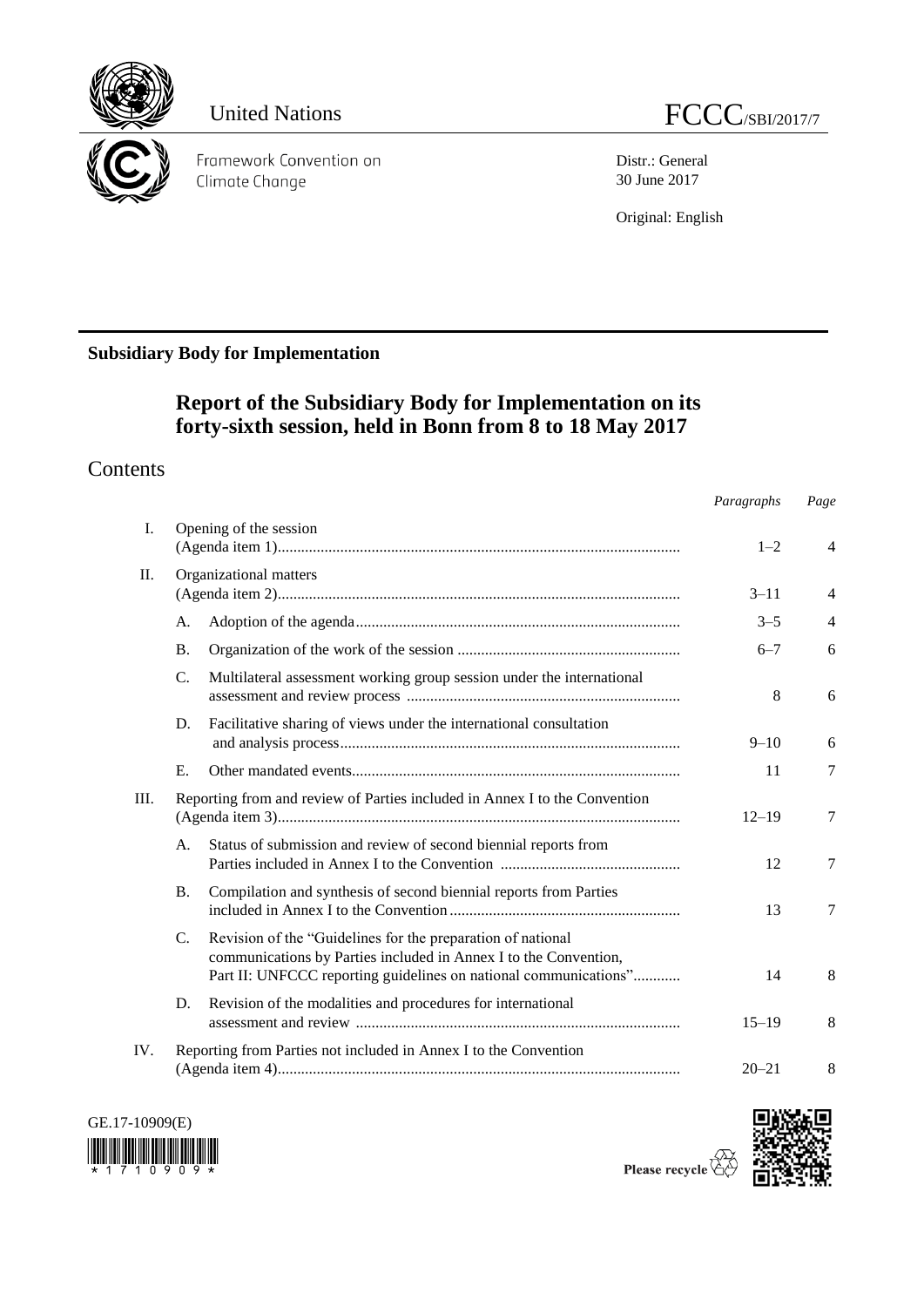|       | А.                                                                                                                                                                     | Information contained in national communications from Parties                                                                                                                                    |             | 9  |
|-------|------------------------------------------------------------------------------------------------------------------------------------------------------------------------|--------------------------------------------------------------------------------------------------------------------------------------------------------------------------------------------------|-------------|----|
|       | Β.                                                                                                                                                                     |                                                                                                                                                                                                  | 20          | 9  |
|       | C.                                                                                                                                                                     | Summary reports on the technical analysis of biennial update reports                                                                                                                             | 21          | 9  |
| V.    |                                                                                                                                                                        | Development of modalities and procedures for the operation and use of a<br>public registry referred to in Article 4, paragraph 12, of the Paris Agreement                                        | $22 - 28$   | 9  |
| VI.   | Development of modalities and procedures for the operation and use of a<br>public registry referred to in Article 7, paragraph 12, of the Paris Agreement<br>$29 - 36$ |                                                                                                                                                                                                  |             | 10 |
| VII.  |                                                                                                                                                                        | Review of the modalities and procedures for the clean development mechanism                                                                                                                      | 37          | 11 |
| VIII. | Matters relating to the least developed countries                                                                                                                      |                                                                                                                                                                                                  | $38 - 55$   | 11 |
| IX.   | National adaptation plans                                                                                                                                              |                                                                                                                                                                                                  | 56          | 13 |
| X.    |                                                                                                                                                                        | Development and transfer of technologies: scope and modalities for the periodic<br>assessment of the Technology Mechanism in relation to supporting the implementation<br>of the Paris Agreement | $57 - 61$   | 13 |
| XI.   |                                                                                                                                                                        | Matters relating to climate finance                                                                                                                                                              | $62 - 76$   | 14 |
|       | A.                                                                                                                                                                     | Review of the functions of the Standing Committee on Finance                                                                                                                                     | $62 - 69$   | 14 |
|       | <b>B.</b>                                                                                                                                                              |                                                                                                                                                                                                  | $70 - 76$   | 15 |
| XII.  | Matters relating to capacity-building                                                                                                                                  |                                                                                                                                                                                                  | $77 - 78$   | 16 |
|       | A.                                                                                                                                                                     |                                                                                                                                                                                                  | 77          | 16 |
|       | Β.                                                                                                                                                                     |                                                                                                                                                                                                  | 78          | 17 |
| XIII. |                                                                                                                                                                        | Impact of the implementation of response measures                                                                                                                                                | $79 - 92$   | 17 |
|       | A.                                                                                                                                                                     |                                                                                                                                                                                                  | $79 - 84$   | 17 |
|       | <b>B.</b>                                                                                                                                                              | Modalities, work programme and functions under the Paris Agreement<br>of the forum on the impact of the implementation of response measures                                                      | $85 - 91$   | 18 |
|       | C.                                                                                                                                                                     | Matters relating to Article 3, paragraph 14, of the Kyoto Protocol                                                                                                                               |             | 19 |
|       | D.                                                                                                                                                                     |                                                                                                                                                                                                  | 92          | 19 |
| XIV.  |                                                                                                                                                                        | Scope of the next periodic review of the long-term global goal under the<br>Convention and of overall progress towards achieving it                                                              | $93 - 99$   | 19 |
| XV.   |                                                                                                                                                                        | Arrangements for intergovernmental meetings                                                                                                                                                      | $100 - 121$ | 20 |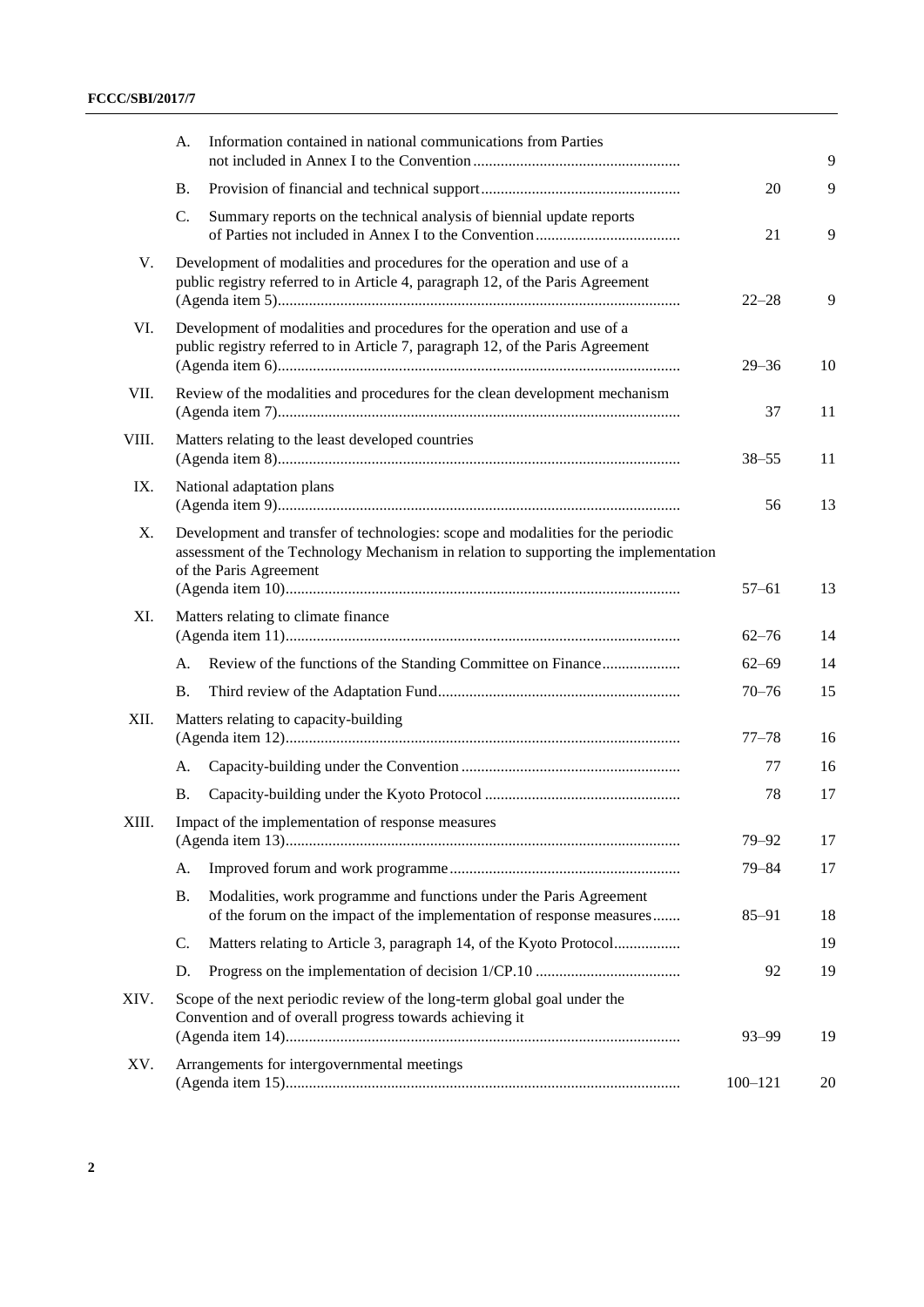| XVI.   | Administrative, financial and institutional matters                    | $122 - 143$ | 23 |
|--------|------------------------------------------------------------------------|-------------|----|
|        | А.                                                                     |             | 23 |
|        | В.                                                                     | $122 - 133$ | 23 |
|        | Continuing review of functions and operations of the secretariat<br>C. | 134–138     | 24 |
|        | D.                                                                     | 139–143     | 25 |
| XVII.  | Other matters                                                          | 144         | 26 |
| XVIII. | Closure of and report on the session                                   | 145–151     | 26 |

# **Addendum – FCCC/SBI/2017/7/Add.1**

# **Draft decisions forwarded for consideration and adoption by the Conference of the Parties and the Conference of the Parties serving as the meeting of the Parties to the Kyoto Protocol**

Draft decision -/CP.23. Scope of the next periodic review of the long-term global goal under the Convention and of overall progress towards achieving it

Draft decision -/CP.23. Programme budget for the biennium 2018–2019

Draft decision -/CMP.13. Programme budget for the biennium 2018–2019

Draft decision -/CMP.13. Budget for the international transaction log and a methodology for the collection of its fees for the biennium 2018–2019

# **Addendum – FCCC/SBI/2017/7/Add.2**

# **Summary reports on multilateral assessments at the forty-sixth session of the Subsidiary Body for Implementation**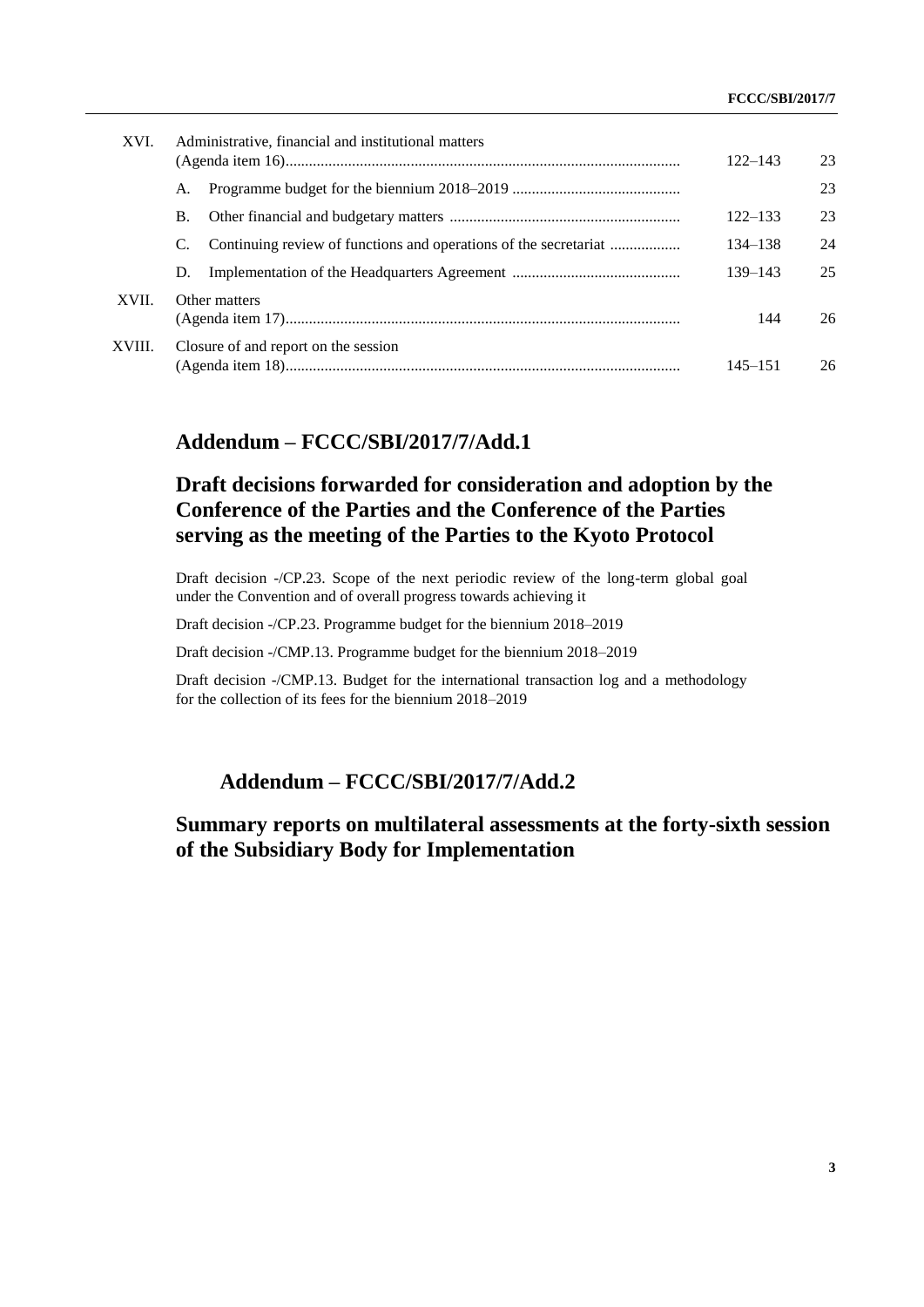# **I. Opening of the session**

(Agenda item 1)

1. The forty-sixth session of the Subsidiary Body for Implementation (SBI) was held at the World Conference Center Bonn in Bonn, Germany, from 8 to 18 May 2017.

2. The Chair of the SBI, Mr. Tomasz Chruszczow (Poland), opened the session on Monday, 8 May, and welcomed all Parties and observers. He also welcomed Mr. Zhihua Chen (China) as Vice-Chair of the SBI and Ms. Tugba Icmeli (Turkey) as Rapporteur.

# **II. Organizational matters**

(Agenda item 2)

## **A. Adoption of the agenda**

(Agenda sub-item 2(a))

3. At its  $1<sup>st</sup>$  meeting, on 8 May, the SBI considered a note by the Executive Secretary containing the provisional agenda and annotations (FCCC/SBI/2017/1). Representatives of three Parties made statements.

4. At the same meeting, on a proposal by the Chair, the SBI adopted the agenda amended as follows, with sub-item 4(a) held in abeyance:

- 1. Opening of the session.
- 2. Organizational matters:
	- (a) Adoption of the agenda;
	- (b) Organization of the work of the session;
	- (c) Multilateral assessment working group session under the international assessment and review process;
	- (d) Facilitative sharing of views under the international consultation and analysis process;
	- (e) Other mandated events.
- 3. Reporting from and review of Parties included in Annex I to the Convention:
	- (a) Status of submission and review of second biennial reports from Parties included in Annex I to the Convention;
	- (b) Compilation and synthesis of second biennial reports from Parties included in Annex I to the Convention;
	- (c) Revision of the "Guidelines for the preparation of national communications by Parties included in Annex I to the Convention, Part II: UNFCCC reporting guidelines on national communications";
	- (d) Revision of the modalities and procedures for international assessment and review.
- 4. Reporting from Parties not included in Annex I to the Convention:
	- (a) Information contained in national communications from Parties not included in Annex I to the Convention (agenda sub-item held in abeyance);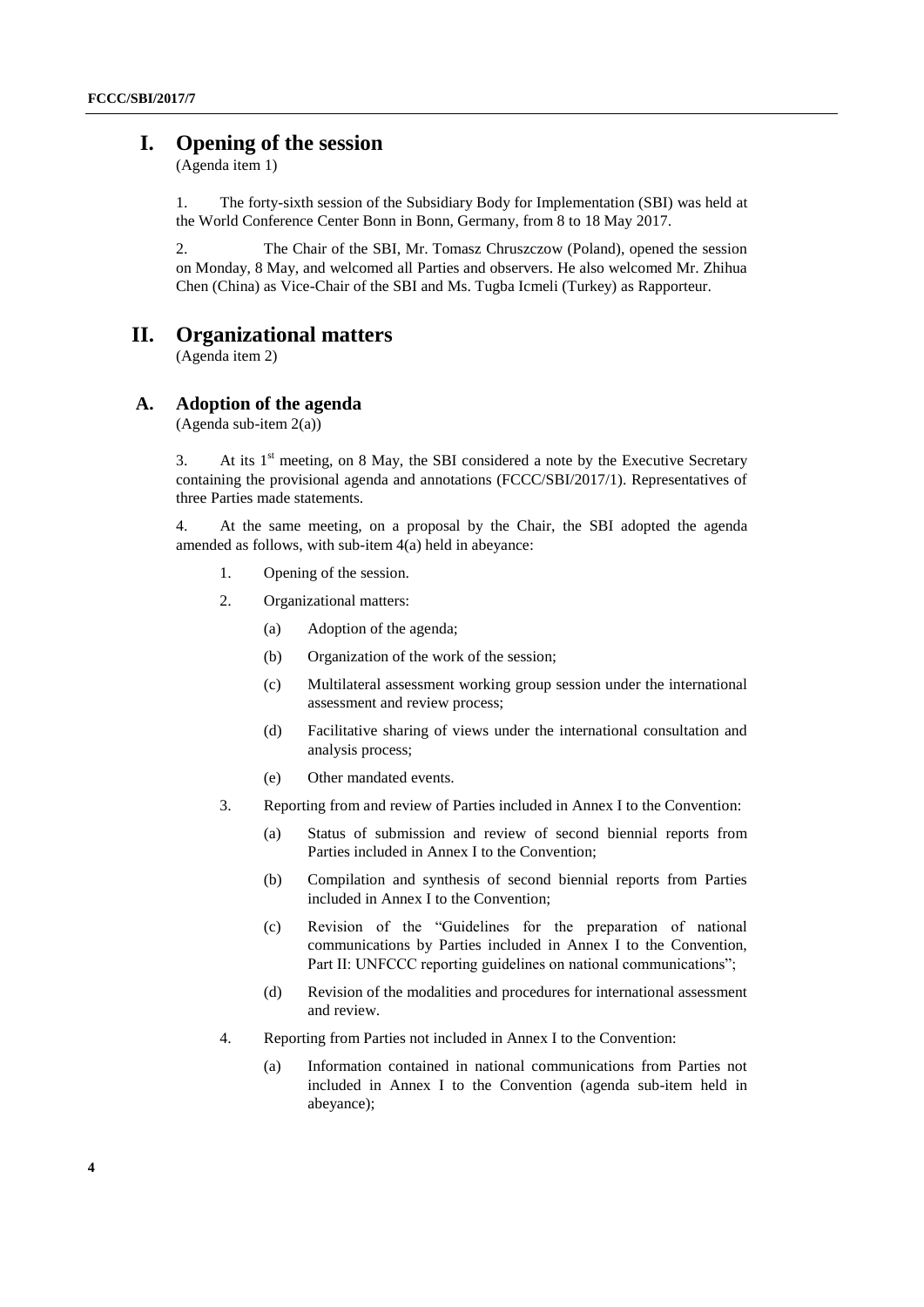- (b) Provision of financial and technical support;
- (c) Summary reports on the technical analysis of biennial update reports of Parties not included in Annex I to the Convention.
- 5. Development of modalities and procedures for the operation and use of a public registry referred to in Article 4, paragraph 12, of the Paris Agreement.
- 6. Development of modalities and procedures for the operation and use of a public registry referred to in Article 7, paragraph 12, of the Paris Agreement.
- 7. Review of the modalities and procedures for the clean development mechanism.
- 8. Matters relating to the least developed countries.
- 9. National adaptation plans.
- 10. Development and transfer of technologies: scope and modalities for the periodic assessment of the Technology Mechanism in relation to supporting the implementation of the Paris Agreement.
- 11. Matters relating to climate finance:
	- (a) Review of the functions of the Standing Committee on Finance;
	- (b) Third review of the Adaptation Fund.
- 12. Matters relating to capacity-building:
	- (a) Capacity-building under the Convention;
	- (b) Capacity-building under the Kyoto Protocol.
- 13. Impact of the implementation of response measures:
	- (a) Improved forum and work programme;
	- (b) Modalities, work programme and functions under the Paris Agreement of the forum on the impact of the implementation of response measures;
	- (c) Matters relating to Article 3, paragraph 14, of the Kyoto Protocol;
	- (d) Progress on the implementation of decision 1/CP.10.
- 14. Scope of the next periodic review of the long-term global goal under the Convention and of overall progress towards achieving it.
- 15. Arrangements for intergovernmental meetings.
- 16. Administrative, financial and institutional matters:
	- (a) Programme budget for the biennium 2018–2019;
	- (b) Other financial and budgetary matters;
	- (c) Continuing review of functions and operations of the secretariat;
	- (d) Implementation of the Headquarters Agreement.
- 17. Other matters.
- 18. Closure of and report on the session.

5. At the resumed  $1<sup>st</sup>$  meeting, on 8 May, two statements were made by representatives of two Parties on behalf of, respectively, the Group of 77 and China (G77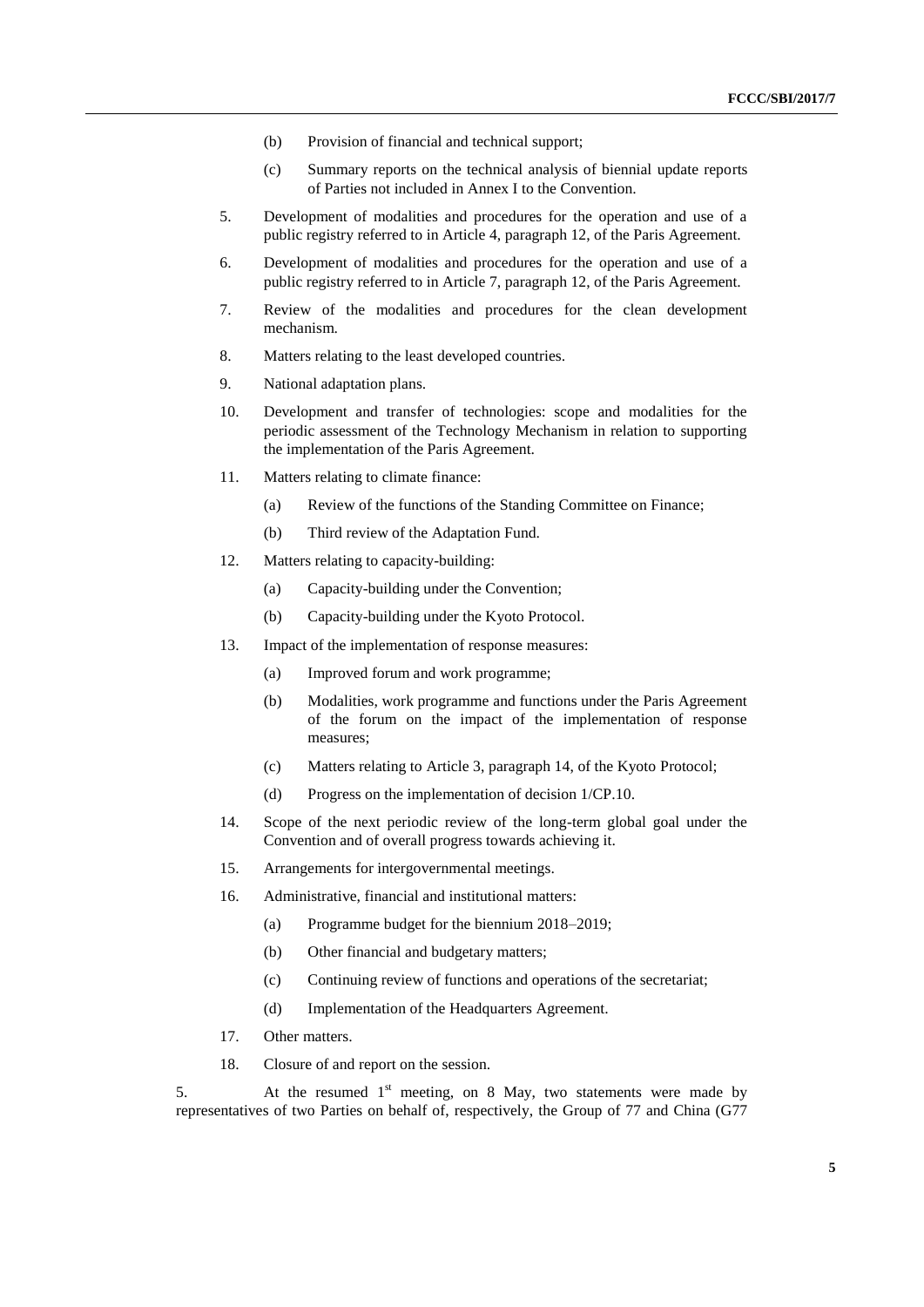and China) and the Umbrella Group. At the  $2<sup>nd</sup>$  meeting, on 9 May, statements were made by representatives of eight Parties on behalf of, respectively, the European Union and its member States, the Environmental Integrity Group, the African Group, the least developed countries (LDCs), the Alliance of Small Island States, the Arab Group, the Bolivarian Alliance for the Peoples of Our America – Peoples' Trade Treaty and the Coalition for Rainforest Nations. Statements were also made by a representative of the World Meteorological Organization and by representatives of women and gender nongovernmental organizations (NGOs), youth NGOs, environmental NGOs, farmers NGOs, indigenous peoples organizations, and local government and municipal authorities.<sup>1,2</sup>

### **B. Organization of the work of the session**

(Agenda sub-item 2(b))

6. The SBI considered this agenda sub-item at its  $1<sup>st</sup>$  meeting, at which the Chair drew attention to the deadline for concluding the work of all groups by 1 p.m. on Wednesday, 17 May, to ensure the timely availability of draft conclusions for the closing plenary. On a proposal by the Chair, the SBI agreed to proceed on this basis and in line with previously adopted SBI conclusions<sup>3</sup> on the timely conclusion of negotiations and related working practices.

7. On 13 May, the SBI convened an informal plenary jointly with the Subsidiary Body for Scientific and Technological Advice (SBSTA) and the Ad Hoc Working Group on the Paris Agreement (APA) to consider linkages in the work of the subsidiary bodies on the implementation of the work programme under the Paris Agreement. At this meeting, the presiding officers of the subsidiary bodies made presentations on the Paris Agreement related items on the agendas of their respective bodies.

# **C. Multilateral assessment working group session under the international assessment and review process**

(Agenda sub-item 2(c))

8. The SBI considered this agenda sub-item at its  $1<sup>st</sup>$  meeting and took note of the information provided by the Chair on the organization of the second multilateral assessment working group session under the second round of the international assessment and review (IAR) process, which was to be convened on 12 and 13 May. A summary report on the multilateral assessment of the 17 Parties assessed at this session is contained in document FCCC/SBI/2017/7/Add.2. 4

# **D. Facilitative sharing of views under the international consultation and analysis process**

(Agenda sub-item 2(d))

 $1$  The texts of the statements, including those that were not delivered during the plenary meeting, are available on the submission portal at [http://www4.unfccc.int/submissions/SitePages/sessions.aspx?](http://www4.unfccc.int/submissions/SitePages/sessions.aspx?focalBodies=SBI&years=2017&themes=Statements) [focalBodies=SBI&years=2017&themes=Statements.](http://www4.unfccc.int/submissions/SitePages/sessions.aspx?focalBodies=SBI&years=2017&themes=Statements)

 $2<sup>2</sup>$  Statements made during the opening plenary are available through the webcast at [https://unfccc6.meta-fusion.com/bonn\\_may\\_2017/events/2017-05-09-12-00-subsidiary-body-for](https://unfccc6.meta-fusion.com/bonn_may_2017/events/2017-05-09-12-00-subsidiary-body-for-implementation-sbi)[implementation-sbi.](https://unfccc6.meta-fusion.com/bonn_may_2017/events/2017-05-09-12-00-subsidiary-body-for-implementation-sbi) 

<sup>3</sup> FCCC/SBI/2014/8, paragraphs 213 and 218–221.

<sup>4</sup> Also available at [http://unfccc.int/10090.](http://www.unfccc.int/10090)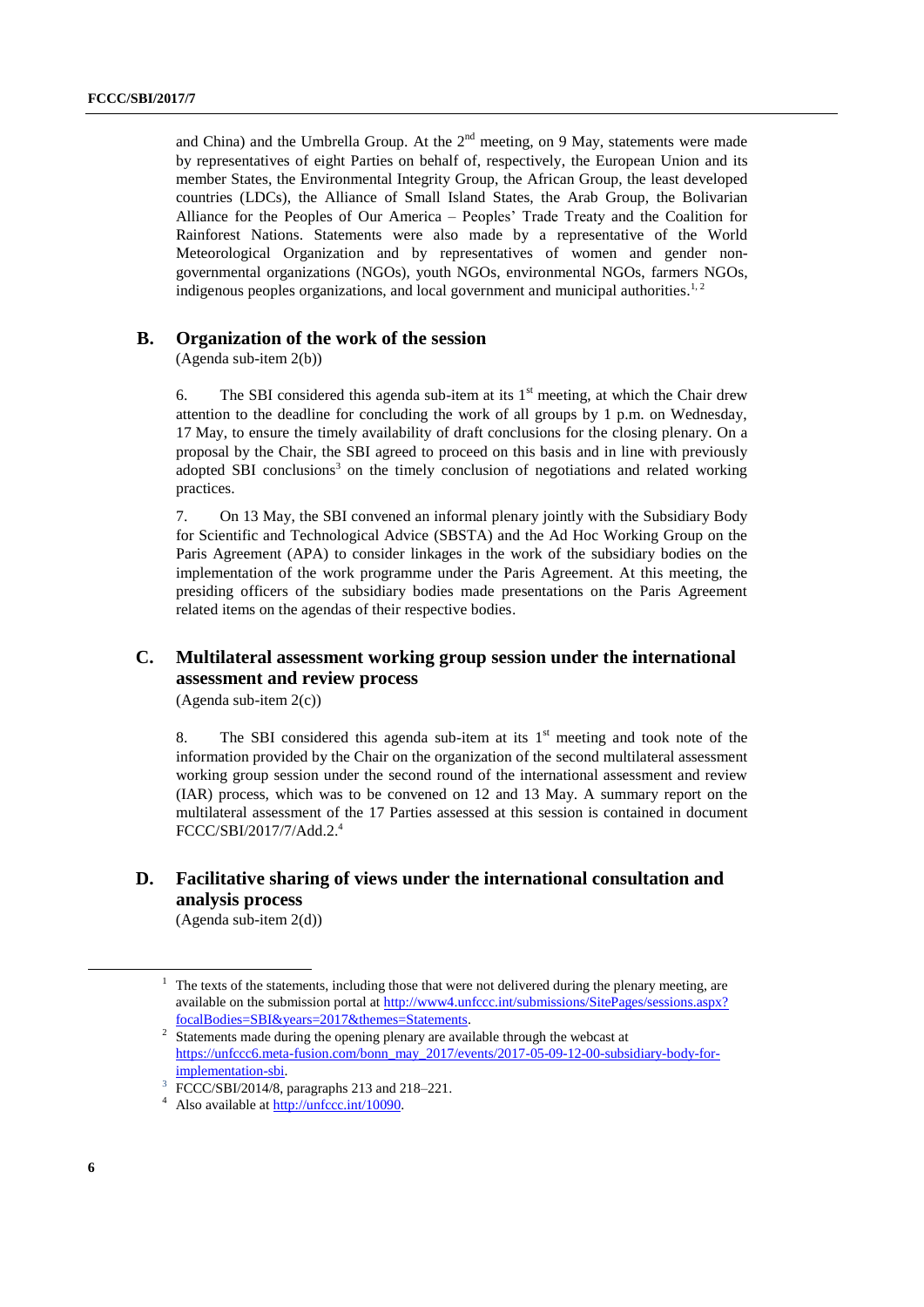9. The SBI considered this agenda sub-item at its  $1<sup>st</sup>$  meeting and took note of the information provided by the Chair on the organization of the workshop of the facilitative sharing of views (FSV) under the international consultation and analysis (ICA) process, which was to take place on 15 May.

10. The Chair drew attention to the ICA modalities and guidelines<sup>5</sup> as well as the  $FSV$ web pages.<sup>6</sup> He informed the SBI that the output of the ICA process will include, for each of the 10 Parties participating in this FSV workshop, a record of the proceedings of the FSV session and a summary report as the outcome of the technical analysis of the Party's biennial update report.<sup>7</sup>

## **E. Other mandated events**

(Agenda sub-item 2(e))

11. The SBI considered this agenda sub-item at its  $1<sup>st</sup>$  meeting and took note of the information provided on the other mandated events being organized at this session, 8 highlighting the technical expert meetings on mitigation and adaptation, which form the core of the technical examination processes, the first meeting of the Paris Committee on Capacity-building and the in-session workshop to develop possible elements of a gender action plan.

# **III. Reporting from and review of Parties included in Annex I to the Convention**

(Agenda item 3)

# **A. Status of submission and review of second biennial reports from Parties included in Annex I to the Convention**

(Agenda sub-item 3(a))

12. The SBI considered this agenda sub-item at its resumed 1<sup>st</sup> meeting and took note of the information contained in document FCCC/SBI/2017/INF.1.

# **B. Compilation and synthesis of second biennial reports from Parties included in Annex I to the Convention**

(Agenda sub-item 3(b))

13. The SBI considered this agenda sub-item at its resumed  $1<sup>st</sup>$  meeting and at its  $3<sup>rd</sup>$ meeting, on 18 May. At its  $1<sup>st</sup>$  meeting, the SBI agreed to consider the agenda sub-item in informal consultations co-facilitated by Mr. Stephen King'uyu (Kenya) and Ms. Helen Plume (New Zealand). At the  $3<sup>rd</sup>$  meeting, the Chair reported that the consultations did not result in any conclusions. In accordance with rules  $10(c)$  and 16 of the draft rules of procedure being applied, this matter will be included in the provisional agenda for SBI 47 (November 2017).

<sup>5</sup> Decision 2/CP.17, annex IV.

<sup>&</sup>lt;sup>6</sup> <http://unfccc.int/9382> an[d http://unfccc.int/10247.](http://unfccc.int/10247)

<sup>&</sup>lt;sup>7</sup> See paragraph 21 below and  $\frac{http://unfcc.int/10054.php}{http://unfcc.int/10054.php}$ .

<sup>&</sup>lt;sup>8</sup> Se[e http://unfccc.int/meetings/bonn\\_may\\_2017/session/10078/php/view/workshops.php.](http://unfccc.int/meetings/bonn_may_2017/session/10078/php/view/workshops.php)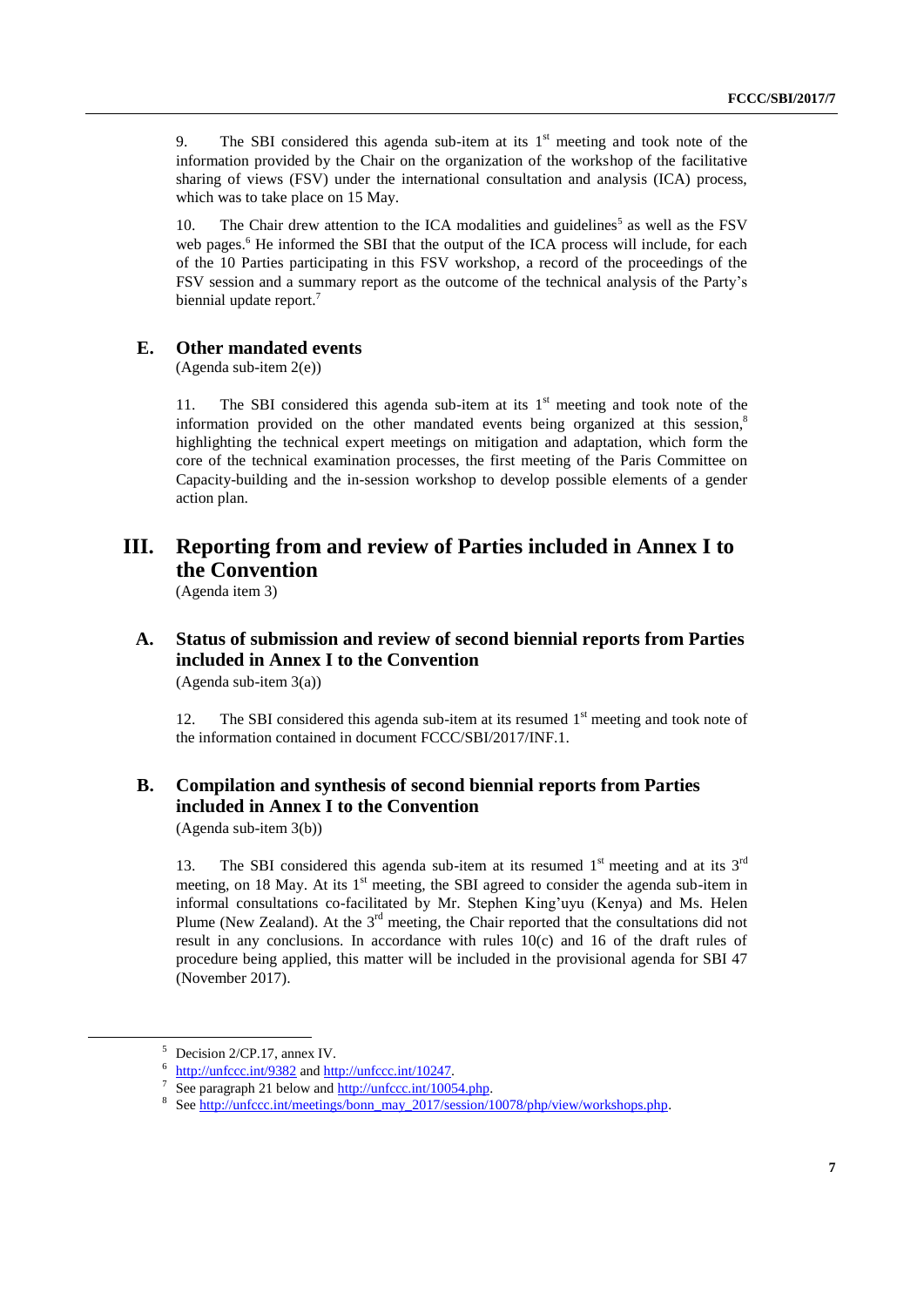# **C. Revision of the "Guidelines for the preparation of national communications by Parties included in Annex I to the Convention, Part II: UNFCCC reporting guidelines on national communications"**

(Agenda sub-item 3(c))

14. The SBI considered this agenda sub-item at its resumed  $1<sup>st</sup>$  meeting and at its  $3<sup>rd</sup>$ meeting. A representative of one Party made a statement. At its  $1<sup>st</sup>$  meeting, the SBI agreed that the Chair consult with interested Parties on this matter and report back at the closing plenary. At its 3rd meeting, the SBI agreed to continue consideration of this matter at SBI 50 (June 2019).

## **D. Revision of the modalities and procedures for international assessment and review**

(Agenda sub-item 3(d))

#### **1. Proceedings**

15. The SBI considered this agenda sub-item at its resumed  $1<sup>st</sup>$  meeting and at its  $3<sup>rd</sup>$ meeting. It had before it the submissions related to this agenda item.<sup>9</sup> At its  $1<sup>st</sup>$  meeting, the SBI agreed to consider the agenda sub-item in informal consultations co-facilitated by Mr. King'uyu and Ms. Plume. At its 3<sup>rd</sup> meeting, the SBI considered and adopted the conclusions below.

#### **2. Conclusions**

16. The SBI initiated its work, as mandated in decision 18/CP.22, paragraph 3, on the revision of the modalities and procedures for IAR on the basis of experience in the first round of IAR, taking into account submissions from Parties.<sup>10</sup>

17. The SBI welcomed the first and second rounds of IAR, which were organized in line with the adopted modalities and procedures contained in annex II to decision 2/CP.17, and recognized the value of experience gained therefrom. It took note of the submissions from Parties and the exchange of views on the revision of the modalities and procedures for IAR.

18. The SBI also took note of the ongoing work of the APA under its agenda item on modalities, procedures and guidelines for the transparency framework for action and support referred to in Article 13 of the Paris Agreement. The SBI recognized that IAR, as part of the transparency arrangements under the Convention, forms part of the experience drawn upon for the development of those modalities, procedures and guidelines, in accordance with Article 13, paragraph 4, of the Paris Agreement.

19. The SBI agreed to continue consideration of this matter at SBI 50.

# **IV. Reporting from Parties not included in Annex I to the Convention**

(Agenda item 4)

<sup>&</sup>lt;sup>9</sup> As footnote 10 below.

<sup>10</sup> Available at [http://www4.unfccc.int/submissions.](http://www4.unfccc.int/submissions)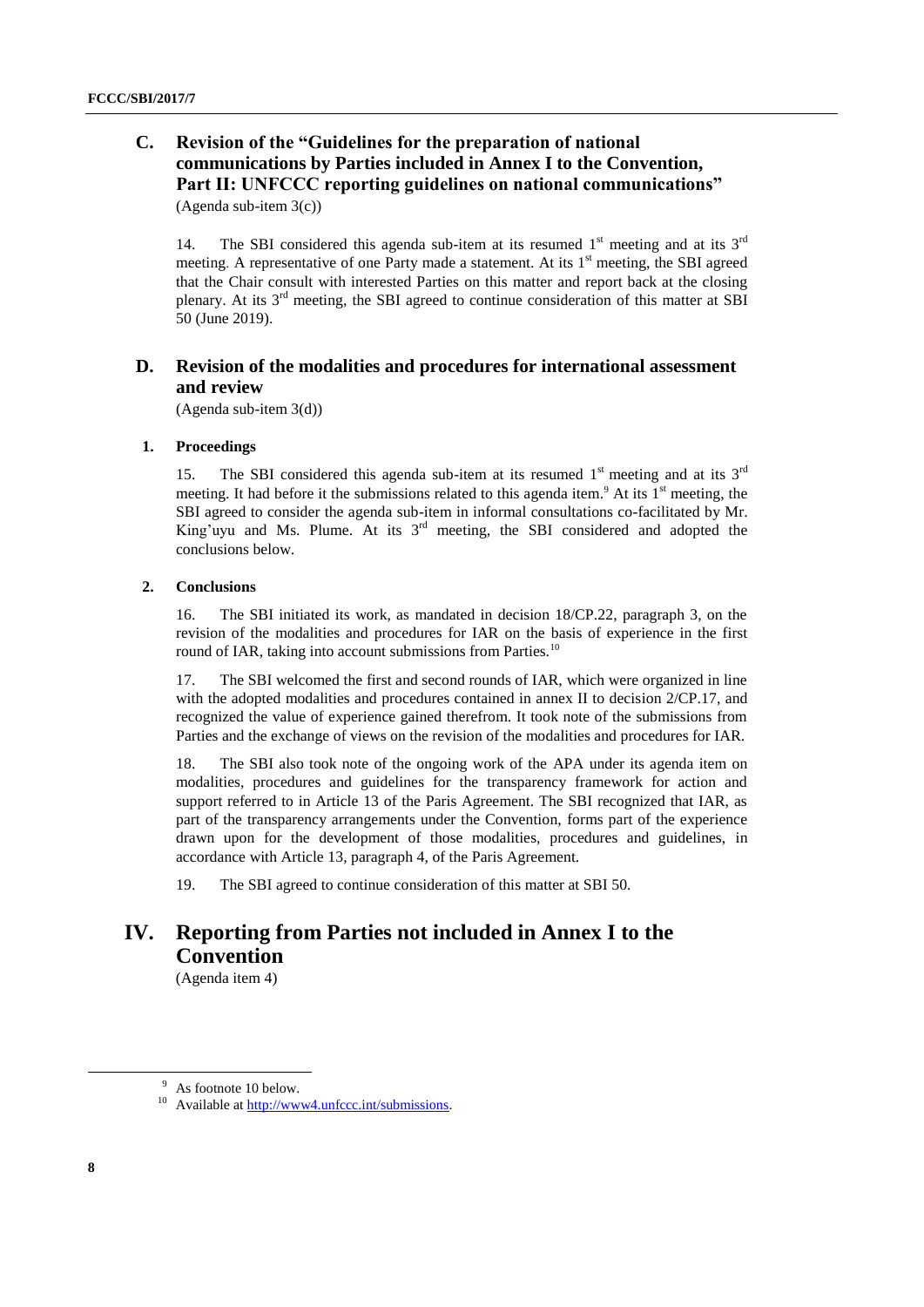# **A. Information contained in national communications from Parties not included in Annex I to the Convention**

(Agenda sub-item 4(a) *held in abeyance*)

### **B. Provision of financial and technical support**

(Agenda sub-item 4(b))

20. The SBI considered this agenda sub-item at its  $1<sup>st</sup>$  and  $3<sup>rd</sup>$  meetings. A representative of the secretariat introduced this agenda sub-item at the  $1<sup>st</sup>$  meeting.<sup>11</sup> At the same meeting, the SBI agreed to consider the agenda sub-item in informal consultations co-facilitated by Mr. King'uyu and Ms. Plume. At its  $3<sup>rd</sup>$  meeting, the SBI agreed to continue its consideration of this matter at SBI 47. At the same meeting, one Party, speaking on behalf of G77 and China and supported by a number of Parties, raised concerns relating to accessing financial support. On a proposal by the Chair, the SBI agreed that this would be recorded in the report.<sup>12</sup>

# **C. Summary reports on the technical analysis of biennial update reports of Parties not included in Annex I to the Convention**

(Agenda sub-item 4(c))

21. The SBI considered this agenda sub-item at its resumed  $1<sup>st</sup>$  meeting. It took note of the summary reports made available so far on the UNFCCC website in the period from 1 October 2016 to 10 March 2017. 13

# **V. Development of modalities and procedures for the operation and use of a public registry referred to in Article 4, paragraph 12, of the Paris Agreement** (Agenda item 5)

### **1. Proceedings**

22. The SBI considered this agenda item at its resumed  $1<sup>st</sup>$  meeting and at its  $3<sup>rd</sup>$ meeting. At its 1<sup>st</sup> meeting, the SBI agreed to consider the agenda item in informal consultations co-facilitated by Ms. Madeleine Diouf Sarr (Senegal) and Ms. Gertraud Wollansky (Austria). At its  $3^{rd}$  meeting, it considered and adopted the conclusions below.

### **2. Conclusions**

-

23. The SBI continued its deliberations in accordance with decision 1/CP.21, paragraph 29, referring to Article 4, paragraph 12, of the Paris Agreement.

24. The SBI took note of the views exchanged by Parties at the session on the modalities and procedures for the operation and use of the public registry referred to in decision 1/CP.21, paragraph 29 (hereinafter referred to as the public registry mentioned in paragraph 23 above), including on the linkages of its work under this agenda item to its work under

<sup>&</sup>lt;sup>11</sup> A transcript of the secretariat's oral introduction is available at  $\frac{http://unfcc.int/10248.}{http://unfcc.int/10248.}$ 

<sup>&</sup>lt;sup>12</sup> The statements are available through the webcast of the meeting at [https://unfccc6.meta](https://unfccc6.meta-fusion.com/bonn_may_2017/events/2017-05-18-12-00-subsidiary-body-for-implementation-sbi/provision-of-financial-and-technical-support-agenda-item-4-b-1)[fusion.com/bonn\\_may\\_2017/events/2017-05-18-12-00-subsidiary-body-for-implementation](https://unfccc6.meta-fusion.com/bonn_may_2017/events/2017-05-18-12-00-subsidiary-body-for-implementation-sbi/provision-of-financial-and-technical-support-agenda-item-4-b-1)[sbi/provision-of-financial-and-technical-support-agenda-item-4-b-1.](https://unfccc6.meta-fusion.com/bonn_may_2017/events/2017-05-18-12-00-subsidiary-body-for-implementation-sbi/provision-of-financial-and-technical-support-agenda-item-4-b-1) 

 $13 \frac{\text{http://unfcc.int/10054}}{\text{http://unfcc.int/10054}}$ .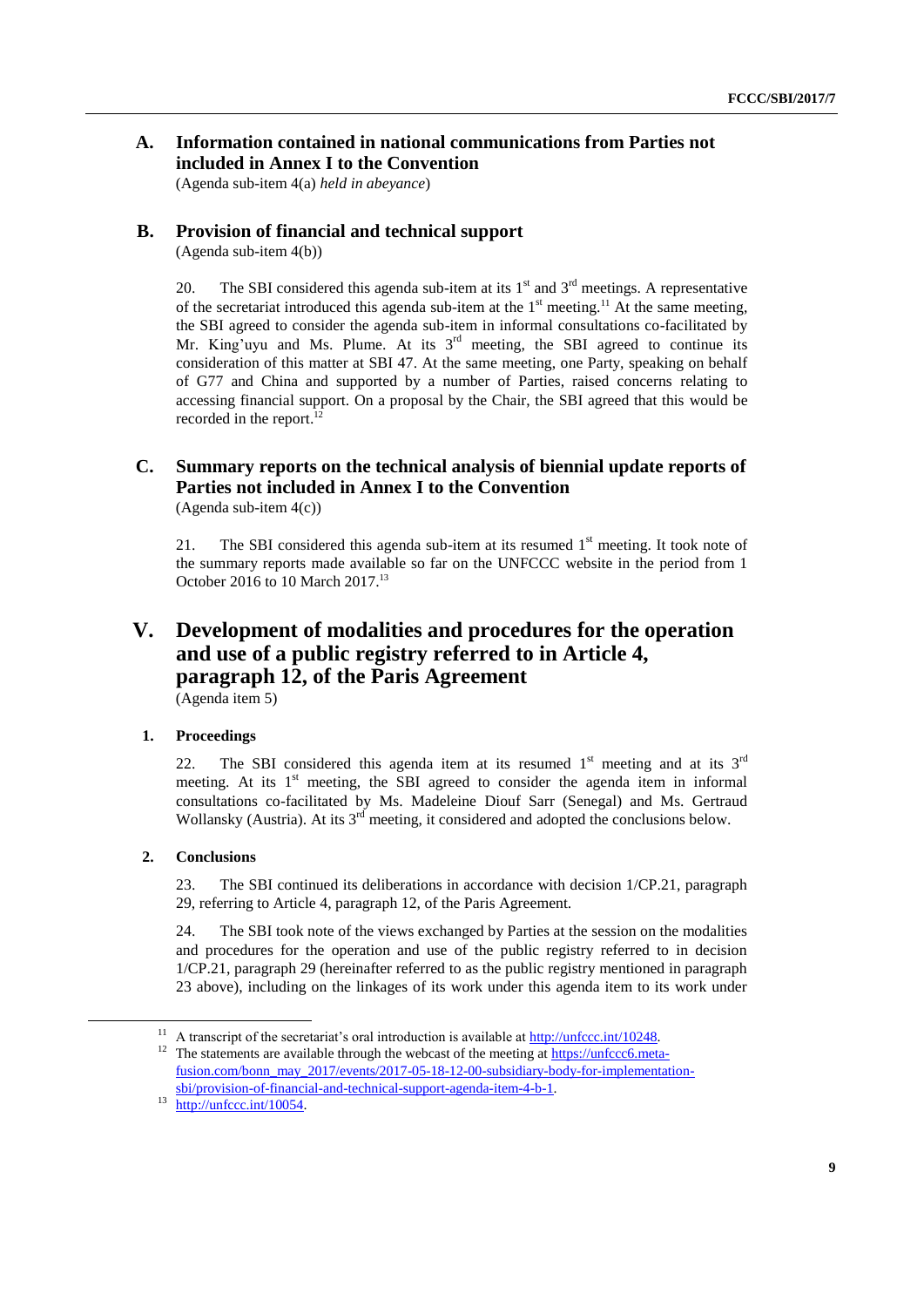agenda item 6, "Development of modalities and procedures for the operation and use of a public registry referred to in Article 7, paragraph 12, of the Paris Agreement".

25. The SBI took note of the information provided by the secretariat at this session about the current operation of the interim registry for the nationally determined contributions and the views expressed by Parties at this session in relation to the public registry mentioned in paragraph 23 above, including allowing only the national focal points of Parties to upload nationally determined contributions, ensuring the security of accounts and the accessibility to what is in the public registry mentioned in paragraph 23 above, maintaining nationally determined contributions previously communicated by Parties, and providing a user guide for Parties and continuous support in operating the public registry mentioned in paragraph 23 above.

26. The SBI agreed that the modalities and procedures for the operation and use of the public registry mentioned in paragraph 23 above should be developed on the basis of the aspects referred to in paragraph 25 above.

27. The SBI invited Parties and observers to submit, $14$  by 21 September 2017, their views on the following issues relating to the modalities and procedures for the operation and use of the public registry mentioned in paragraph 23 above:

(a) Experience and lessons learned in using the interim registry for the nationally determined contributions relevant to developing the public registry mentioned in paragraph 23 above;

(b) The functions of the public registry mentioned in paragraph 23 above;

(c) The structure and design elements of the public registry mentioned in paragraph 23 above;

(d) Possible ways to enhance the security, accessibility and user-friendliness of, and support in, using the public registry mentioned in paragraph 23 above;

Possible linkages as referred to in paragraph 24 above.

28. The SBI agreed to continue its consideration of this matter at SBI 47, including noting views expressed by Parties in their submissions.

# **VI. Development of modalities and procedures for the operation and use of a public registry referred to in Article 7, paragraph 12, of the Paris Agreement**

(Agenda item 6)

#### **1. Proceedings**

29. The SBI considered this agenda item at its resumed  $1<sup>st</sup>$  meeting and at its  $3<sup>rd</sup>$ meeting. At its  $1<sup>st</sup>$  meeting, the SBI agreed to consider the agenda item in informal consultations co-facilitated by Ms. Diouf Sarr and Ms. Wollansky. At its  $3<sup>rd</sup>$  meeting, it considered and adopted the conclusions below.

#### **2. Conclusions**

30. The SBI continued its consideration of a public registry referred to in Article 7, paragraph 12, of the Paris Agreement.

<sup>&</sup>lt;sup>14</sup> Parties should submit their views via the submission portal at  $\frac{http://unfcc.int/5900}{http://unfcc.int/5900}$ . Observers should email their submissions to [secretariat@unfccc.int.](https://process.unfccc.int/sites/docs/SB%20461/SBI/secretariat@unfccc.int)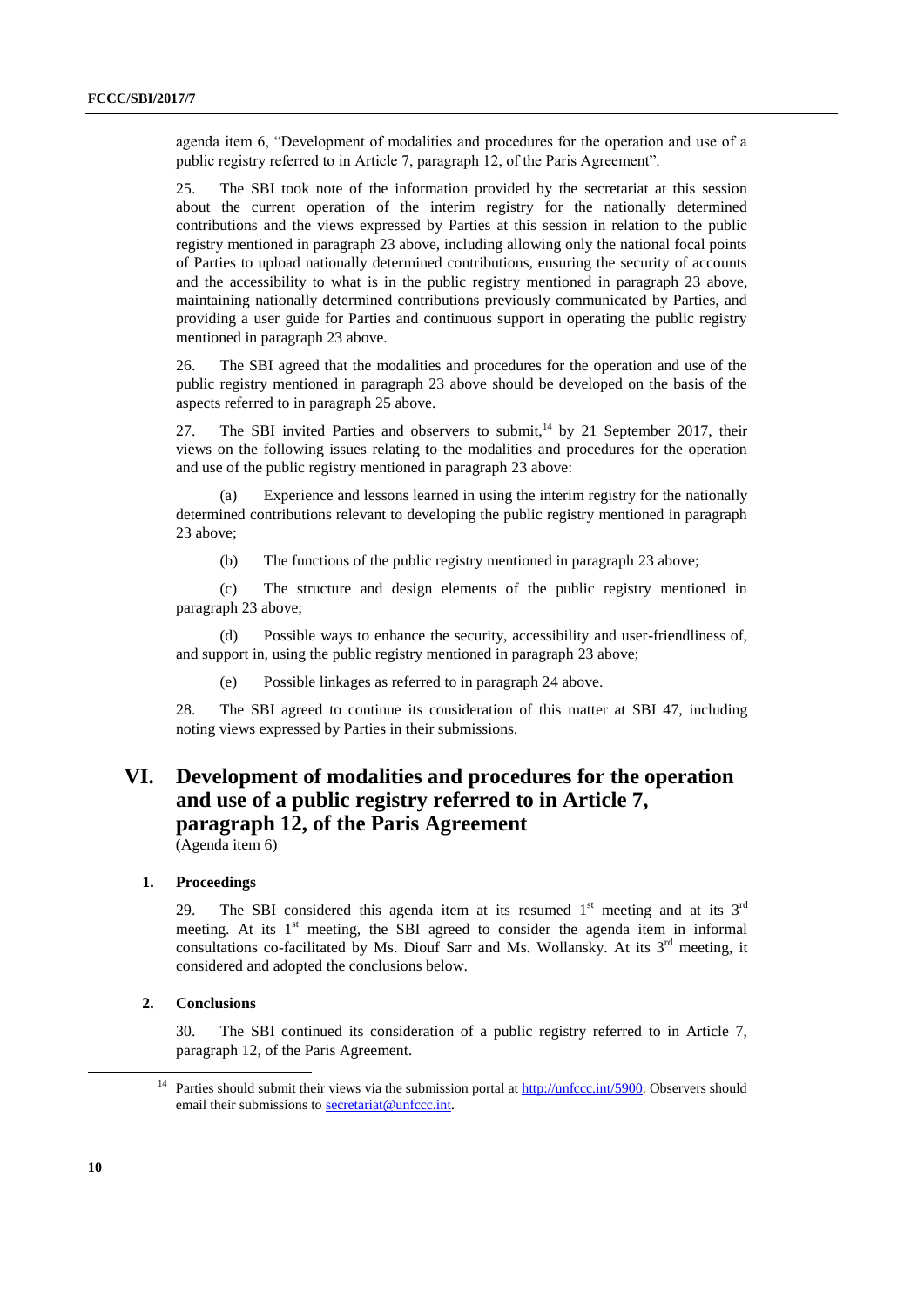31. The SBI took note of the views exchanged by Parties at this session on the modalities and procedures for the operation and use of a public registry mentioned in paragraph 30 above, including on the linkages of its work under this agenda item to its work under agenda item 5, "Development of modalities and procedures for the operation and use of a public registry referred to in Article 4, paragraph 12, of the Paris Agreement", and the web page<sup>15</sup> maintained by the secretariat on undertakings in adaptation planning.

32. The SBI also took note of the views expressed by Parties on the technical design and functionality of a public registry mentioned in paragraph 30 above, including on the simplicity and user-friendliness, the security of accounts, accessibility of adaptation communications and the support necessary for the development of a public registry mentioned in paragraph 30 above.

33. The SBI agreed that the views expressed by Parties on the design aspects mentioned in paragraph 32 above should be considered when developing the modalities and procedures for the operation and use of a public registry mentioned in paragraph 30 above.

34. The SBI took note of the views expressed by Parties on the technical design of a public registry mentioned in paragraph 30 above, and how the different vehicles for submitting the adaptation communication defined in Article 7, paragraph 11, of the Paris Agreement could be accommodated in the design.

35. The SBI invited Parties and observers to submit,<sup>16</sup> by 21 September 2017, their views on the modalities and procedures of a public registry mentioned in paragraph 30 above, including on possible linkages as referred to in paragraph 31 above.

36. The SBI agreed to continue its consideration of this matter at SBI 47.

# **VII. Review of the modalities and procedures for the clean development mechanism**

(Agenda item 7)

37. The SBI considered this agenda item at its resumed  $1<sup>st</sup>$  meeting and at its  $3<sup>rd</sup>$ meeting. At its 1<sup>st</sup> meeting, the SBI agreed to consider this agenda item in informal consultations co-facilitated by Ms. Karoliina Anttonen (Finland) and Mr. Yaw Osafo (Ghana). At the  $3<sup>rd</sup>$  meeting, the Chair reported that the consultations did not result in any conclusions. In accordance with rules  $10(c)$  and 16 of the draft rules of procedure being applied, this matter will be included in the provisional agenda for SBI 47.

# **VIII. Matters relating to the least developed countries**

(Agenda item 8)

#### **1. Proceedings**

-

38. The SBI considered this agenda item at its  $1<sup>st</sup>$  and  $3<sup>rd</sup>$  meetings. It had before it document FCCC/SBI/2017/6. A representative of one Party made a statement. At the  $1<sup>st</sup>$ meeting, the Chair invited Mr Aderito Santana (Sao Tome and Principe), a member of the Least Developed Countries Expert Group (LEG), to report on the group's activities.<sup>17</sup> At the same meeting, the SBI agreed to consider this agenda item in informal consultations co-

 $15$  [http://unfccc.int/8932.](http://unfccc.int/8932)

<sup>&</sup>lt;sup>16</sup> Parties should submit their views via the submission portal at [http://unfccc.int/5900.](http://unfccc.int/5900) Observers should email their submissions to [secretariat@unfccc.int.](mailto:secretariat@unfccc.int)

<sup>&</sup>lt;sup>17</sup> A transcript of the oral report is available at  $\frac{http://unfcc.int/10248.}{http://unfcc.int/10248.}$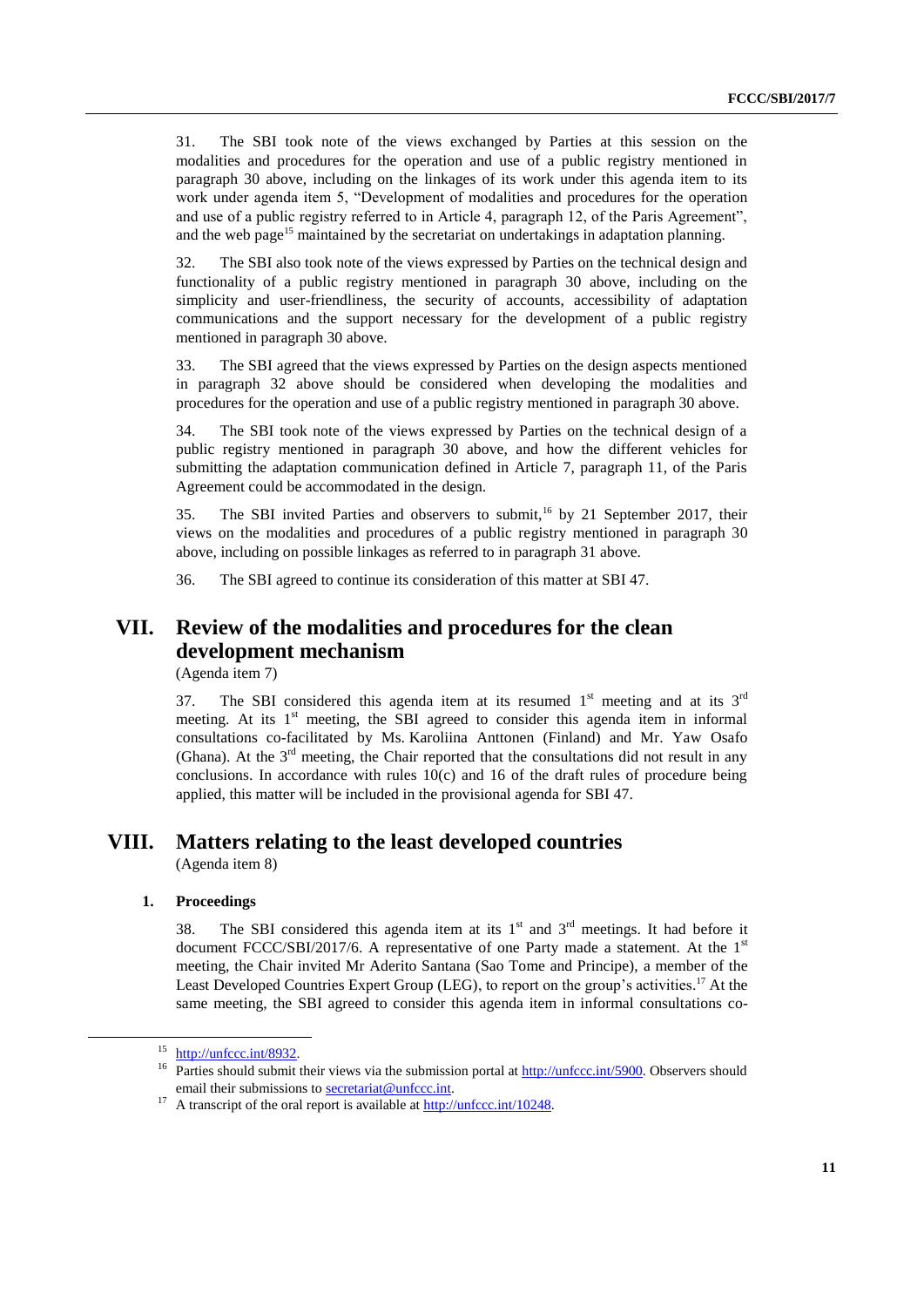facilitated by Mr. Jens Fugl (Denmark) and Ms. Pepetua Latasi (Tuvalu). At its  $3<sup>rd</sup>$  meeting, the SBI considered and adopted the conclusions below.

#### **2. Conclusions**

39. The SBI welcomed the report on the  $31<sup>st</sup>$  meeting of the LEG.<sup>18</sup> held in Bonn from 7 to 10 March 2017.

40. The SBI expressed its gratitude to the Government of Malawi for hosting the regional training workshop on national adaptation plans (NAPs) for anglophone African developing countries, held in Lilongwe, Malawi, from 27 February to 3 March 2017.

41. The SBI invited Parties and relevant organizations to continue to provide resources in support of the implementation of the LEG work programme.

42. The SBI expressed its appreciation to the LEG and the secretariat for their work on supporting the LDCs. It welcomed the two-year rolling work programme of the LEG for 2017–2018,<sup>19</sup> and encouraged the LEG to prioritize its work taking into account the availability of resources.

43. The SBI reiterated the value of holding NAP Expos as a means of effective, consistent and continuous sharing of information and lessons learned, as a platform for connecting countries to providers of services and support for their adaptation efforts and as a way to maintain the profile of NAPs and adaptation. It noted with concern the postponement of the NAP Expo that was planned to take place from 11 to 13 April 2017 in Bonn.

44. The SBI noted with appreciation the new pledges to the Least Developed Countries Fund (LDCF) of USD 17.1 million, made between November 2016 and April 2017.<sup>20</sup>

45. The SBI noted that, as at 9 May 2017, total LDCF funding approved during the Global Environment Facility (GEF) fiscal year 2017<sup>21</sup> amounted to USD 154.6 million, and that cumulative funding approvals since the establishment of the LDCF were USD 1.22 billion.<sup>22</sup>

46. The SBI also noted that, as at 9 May 2017, 23 project proposals for the implementation of national adaptation programmes of action submitted by the LDCs, accounting for a total of USD 146.1 million, had been technically cleared by the GEF secretariat and were awaiting allocation of resources from the LDCF.<sup>23</sup>

47. The SBI urged additional contributions to the LDCF.

48. The SBI welcomed the efforts of the LEG in providing technical guidance and advice on integrating NAPs with Sustainable Development Goals. It also welcomed the continuation of that work within the current two-year rolling work programme of the LEG.

<sup>18</sup> FCCC/SBI/2017/6.

<sup>&</sup>lt;sup>19</sup> Contained in annex I to document FCCC/SBI/2017/6. In accordance with decision 6/CP.16, paragraph 3, the LEG prepares a two-year rolling work programme for consideration by the SBI at its first sessional meeting of each year.

<sup>&</sup>lt;sup>20</sup> GEF documents GEF/LDCF.SCCF.22/Inf.02 and GEF/LDCF.SCCF.22/03.

<sup>21</sup> From 1 July 2016 to 30 June 2017.

<sup>22</sup> GEF document GEF/LDCF.SCCF.22/03.

 $23$  See

[http://unfccc.int/files/adaptation/application/pdf/update\\_on\\_the\\_ldcf\\_leg\\_side\\_event\\_may\\_2017.pdf.](http://unfccc.int/files/adaptation/application/pdf/update_on_the_ldcf_leg_side_event_may_2017.pdf)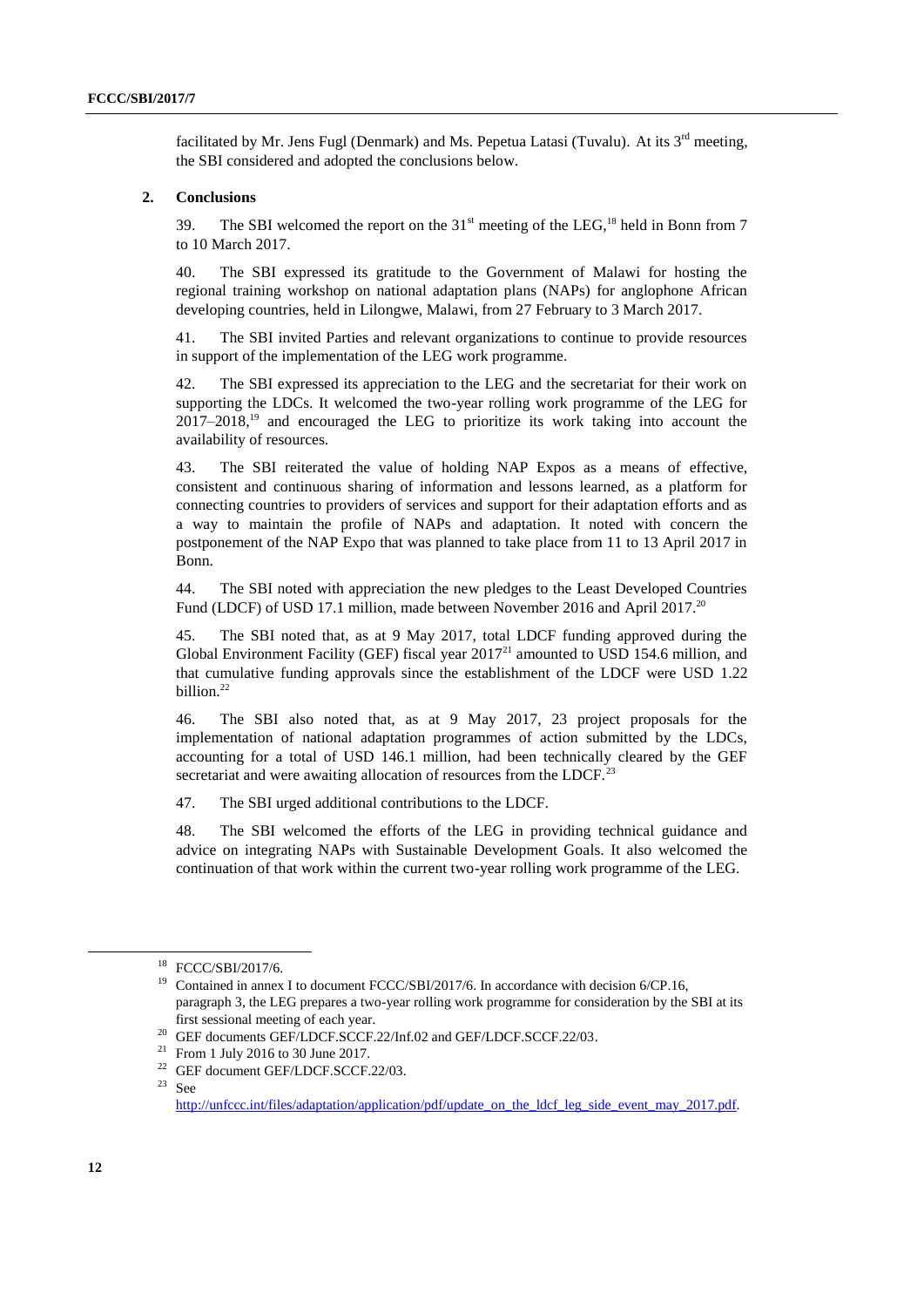49. The SBI further welcomed the technical guidance and advice provided by the LEG to the LDCs on the process to formulate and implement NAPs, including through regional training workshops and Open NAP case studies.

50. The SBI noted with appreciation the efforts of the LEG on providing technical guidance and advice to the LDCs on accessing funding from the Green Climate Fund (GCF) for the formulation of NAPs and on the subsequent implementation of the policies, projects and programmes identified by the LDCs, including the successful collaboration with the GCF secretariat on the same.

51. The SBI acknowledged that two proposals for the formulation of NAPs had already been approved by the GCF secretariat as at 9 December  $2016^{24}$  and that 16 proposals from developing countries were in the pipeline either for submission or approval by the GCF secretariat.

52. The SBI invited the LEG to include, as appropriate, an item on access to the GCF readiness and preparatory support programme on the agendas for regional training workshops on NAPs and for NAP Expos.

53. The SBI invited Parties and relevant organizations to submit, by 2 February 2018,<sup>25</sup> suggestions for consideration by the LEG in its response to the invitation<sup>26</sup> from the Conference of the Parties (COP) to consider the need to update the LDC work programme and to make recommendations for consideration by SBI 48 (April–May 2018).

54. The SBI noted with appreciation the continued active engagement and collaboration of the LEG with the Adaptation Committee, the Paris Committee on Capacity-building, other constituted bodies under the Convention, and the SBSTA on the Nairobi work programme on impacts, vulnerability and adaptation to climate change, as well as the continued active engagement with a wide range of relevant organizations, agencies and regional centres and networks. The SBI welcomed the efforts of the LEG to provide coherent and integrated support to countries in relation to their NAPs.

55. The SBI requested the LEG to continue to prioritize its activities under its work programme, subject to the availability of resources.

# **IX. National adaptation plans**

(Agenda item 9)

56. The SBI considered this agenda item at its resumed  $1<sup>st</sup>$  meeting and at its  $3<sup>rd</sup>$ meeting. At its resumed 1<sup>st</sup> meeting, the SBI agreed to consider this agenda item in informal consultations co-facilitated by Mr. Fugl and Ms. Latasi. At its  $3<sup>rd</sup>$  meeting, the SBI agreed to continue consideration of how to enhance reporting related to the process to formulate and implement NAPs at SBI 49 (December 2018) taking into account activities being considered under other agenda items.

<sup>&</sup>lt;sup>24</sup> GCF document GCF/B.15/Inf.08, paragraph 11.

<sup>&</sup>lt;sup>25</sup> Parties should submit their views via the submission portal at  $\frac{http://unfcc.int/5900}{http://unfcc.int/5900}$ . Observers should email their submissions to [secretariat@unfccc.int.](mailto:secretariat@unfccc.int)

<sup>&</sup>lt;sup>26</sup> Decision 19/CP.21, paragraph 3.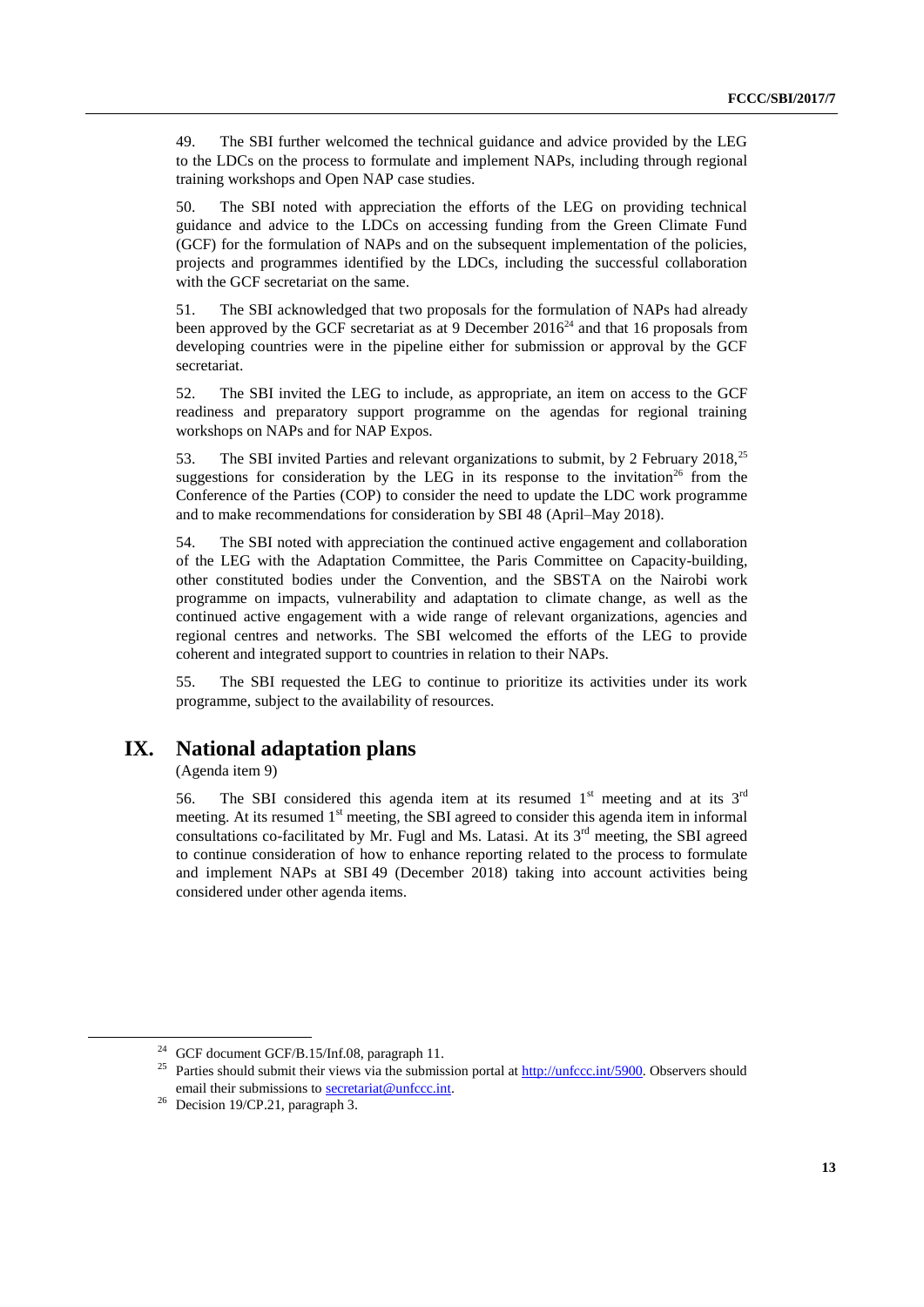# **X. Development and transfer of technologies: scope and modalities for the periodic assessment of the Technology Mechanism in relation to supporting the implementation of the Paris Agreement**

(Agenda item 10)

### **1. Proceedings**

57. The SBI considered this agenda item at its resumed  $1<sup>st</sup>$  meeting and at its  $3<sup>rd</sup>$ meeting. It had before it document FCCC/SBI/2017/INF.2 and the submissions related to this agenda item.<sup>27</sup> At its resumed  $1<sup>st</sup>$  meeting, the SBI agreed to consider this agenda item in informal consultations co-facilitated by Ms. Elfriede-Anna More (Austria) and Mr. Washington Zhakata (Zimbabwe). At its 3<sup>rd</sup> meeting, the SBI considered and adopted the conclusions below. After that, the Chair informed Parties that an information note prepared by the co-facilitators, capturing the issues discussed at this session, was available on the SBI in-session document web page. $^{28}$ 

### **2. Conclusions**

58. The SBI continued its elaboration of the scope of and modalities for the periodic assessment of the effectiveness of the Technology Mechanism and adequacy of the support provided to the Technology Mechanism in supporting the implementation of the Paris Agreement on matters relating to technology development and transfer, as per decision 1/CP.21, paragraph 70 (hereinafter referred to as the periodic assessment).

59. The SBI took note of the views submitted by Parties and observers on the scope of and modalities for the periodic assessment,<sup>29</sup> and the compilation and synthesis of the submissions prepared by the secretariat.<sup>30</sup>

60. The SBI requested the secretariat to prepare a technical paper on the experience, lessons learned and best practices in conducting reviews of various arrangements under the Convention and the Kyoto Protocol that are relevant for the periodic assessment, including a list of such reviews, by SBI 47 with a view to informing the deliberations of the SBI on elaborating the scope of and modalities for the periodic assessment.

61. The SBI agreed to continue elaborating the scope of and modalities for the periodic assessment, taking into account Parties' deliberations at this session and the information contained in the technical paper referred to in paragraph 60 above, at SBI 48.

<sup>&</sup>lt;sup>27</sup> As footnote 29 below.

http://unfccc.int/10248.

<sup>&</sup>lt;sup>29</sup> Submissions from Parties are available at <u>http://www4.unfccc.int/submissions/SitePages/sessions.aspx</u> [?focalBodies=SBI&themes=Technology&Year\(s\)=2017;](http://www4.unfccc.int/submissions/SitePages/sessions.aspx?focalBodies=SBI&themes=Technology&Year(s)=2017) submissions from observers are available at [http://unfccc.int/documentation/submissions\\_from\\_non-party\\_stakeholders/items/7481.php.](http://unfccc.int/documentation/submissions_from_non-party_stakeholders/items/7481.php)

<sup>30</sup> FCCC/SBI/2017/INF.2.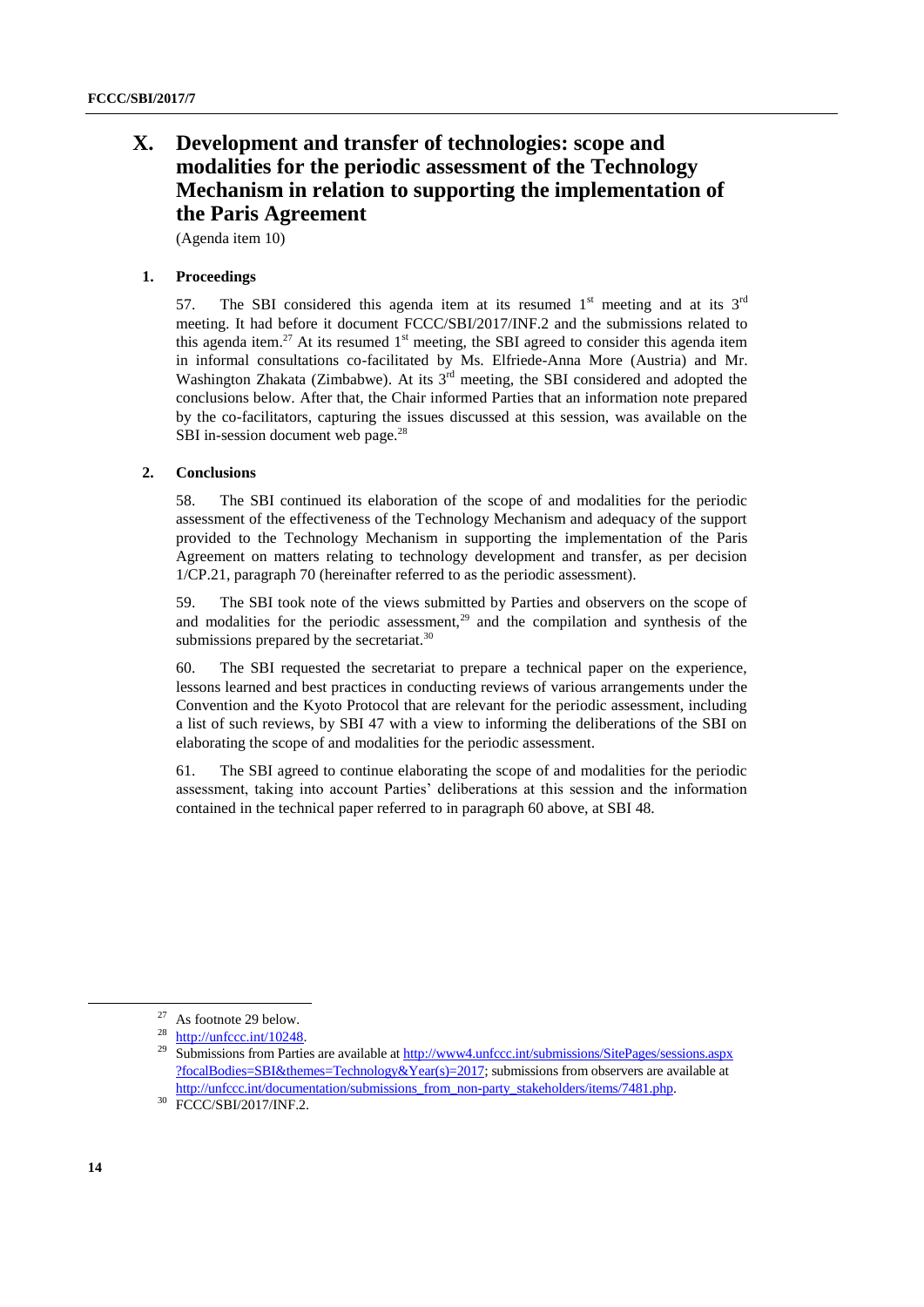# **XI. Matters relating to climate finance**

(Agenda item 11)

## **A. Review of the functions of the Standing Committee on Finance**

(Agenda sub-item 11(a))

### **1. Proceedings**

62. The SBI considered this agenda sub-item at its resumed  $1<sup>st</sup>$  meeting and at its  $3<sup>rd</sup>$ meeting. It had before it the submissions related to this agenda sub-item.<sup>31</sup> At its resumed 1<sup>st</sup> meeting, the SBI agreed to consider the agenda sub-item in informal consultations co-facilitated by Ms. Delphine Eyraud (France) and Mr. Festus Luboyera (Uganda). At its 3<sup>rd</sup> meeting, the SBI considered and adopted the conclusions below.

### **2. Conclusions**

63. The SBI initiated work on the review of the functions of the Standing Committee on Finance (SCF) in accordance with the terms of reference contained in the annex to decision 9/CP.22.<sup>32</sup>

64. The SBI took note of the views submitted by members of the SCF, Parties, the constituted bodies under the Convention and external stakeholders.<sup>33</sup>

65. The SBI welcomed the submission provided by the  $SCF<sup>34</sup>$  and noted the progress made to date by the SCF in fulfilling the mandates received.

66. The SBI acknowledged the important contribution of the SCF in assisting the COP in exercising its functions in relation to the Financial Mechanism, particularly through the biennial assessment and overview of climate finance flows, the preparation of draft guidance to the operating entities of the Financial Mechanism, and the organization of the forum of the SCF, while recognizing the potential for improvements in the exercise of its current mandate and functions.

67. The SBI emphasized the need to continue to enhance all the functions of the SCF, including, inter alia, in the following areas:

(a) The quality of the biennial assessments;

(b) The dissemination and utilization of outputs and recommendations provided by the SCF, including those resulting from the forum of the SCF;

(c) The participation of members in meetings of the SCF and working modalities of the SCF.

Submissions from Parties available at<http://www4.unfccc.int/submissions> and from other stakeholders a[t http://unfccc.int/7481.](http://unfccc.int/7481)

See decision 9/CP.22, paragraph 4.

<sup>33</sup> Decision 9/CP.22, paragraph 3. Submissions received are available at [http://www4.unfccc.int/submissions/SitePages/sessions.aspx?year=2017&focalBodies=S](http://www4.unfccc.int/submissions/SitePages/sessions.aspx?year=2017&focalBodies=SBI&themes=Finance) [BI&themes=Finance.](http://www4.unfccc.int/submissions/SitePages/sessions.aspx?year=2017&focalBodies=SBI&themes=Finance)

<sup>&</sup>lt;sup>34</sup> The submission entitled "Updated and expanded overview of mandates provided to the Standing Committee on Finance by the Conference of the Parties compared to outputs delivered by the Committee: 2011–2016, as well as related decisions taken by the COP in response to the respective outputs" is available at [http://www4.unfccc.int/submissions/SitePages/sessions.aspx?](http://www4.unfccc.int/submissions/SitePages/sessions.aspx?showOnlyCurrentCalls=1&populateData=1&expectedsubmissionfrom=Parties&focalBodies=SBI) [showOnlyCurrentCalls=1&populateData=1&expectedsubmissionfrom=Parties&focalBodies=SBI.](http://www4.unfccc.int/submissions/SitePages/sessions.aspx?showOnlyCurrentCalls=1&populateData=1&expectedsubmissionfrom=Parties&focalBodies=SBI)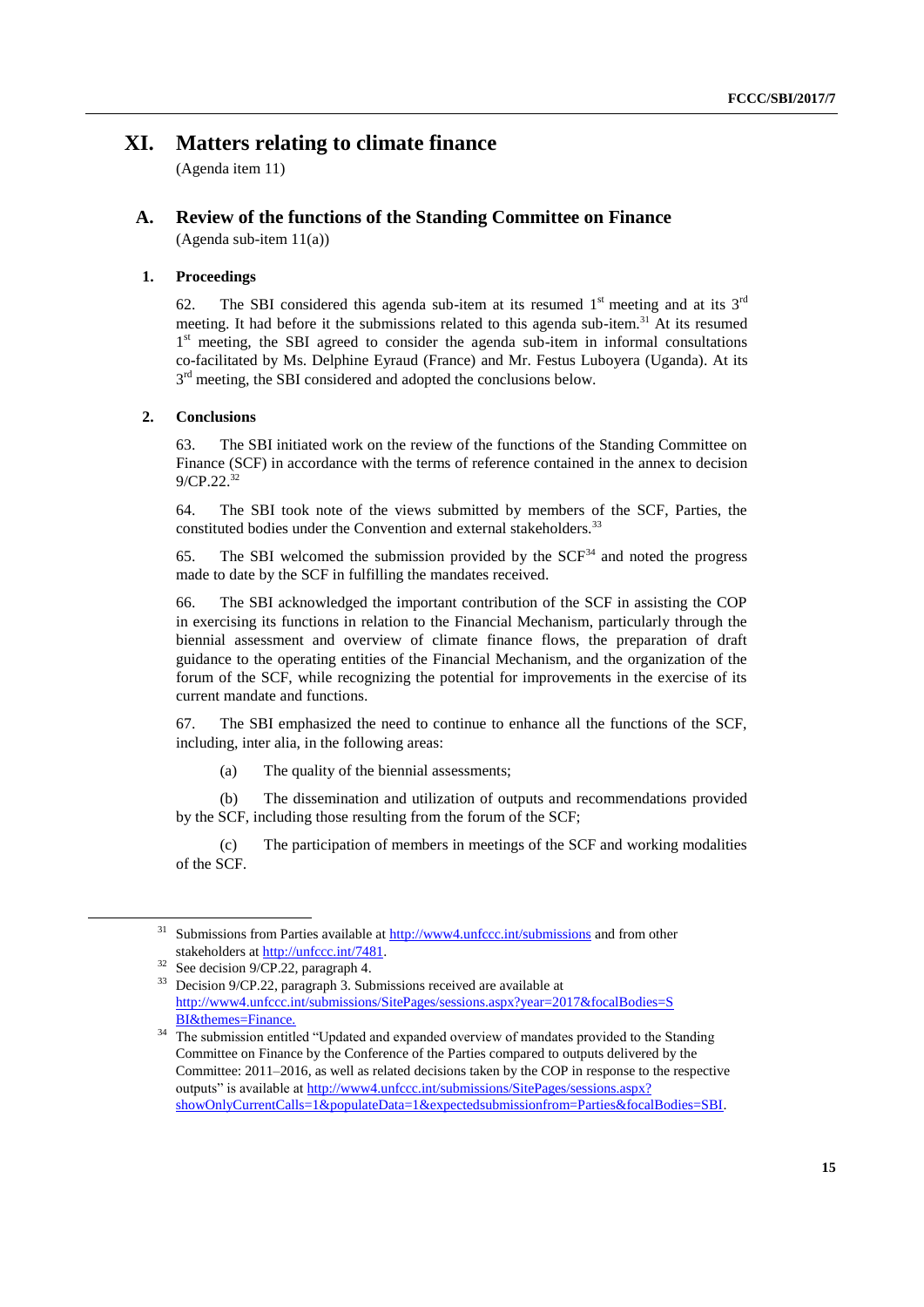68. The SBI requested the secretariat, in preparing the technical paper on the review of the functions of the SCF in accordance with decision 9/CP.22, paragraph 5, to take into account the deliberations and conclusions of SBI 46 and the submissions made in response to decision 9/CP.22, paragraph 3, and the self-assessment by the SCF, in accordance with the terms of reference for the review.

69. The SBI agreed to continue its consideration of this matter at SBI 47 with a view to recommending a draft decision on the matter for consideration and adoption at COP 23 (November 2017).

### **B. Third review of the Adaptation Fund**

(Agenda sub-item 11(b))

#### **1. Proceedings**

70. The SBI considered this agenda sub-item at its resumed  $1<sup>st</sup>$  meeting and at its  $3<sup>rd</sup>$ meeting. It had before it the submissions related to this agenda sub-item.<sup>35</sup> At its  $1<sup>st</sup>$ meeting, the SBI agreed to consider the agenda sub-item in informal consultations co-facilitated by Ms. Patience Damptey (Ghana) and Mr. Herman Sips (Netherlands). At its 3<sup>rd</sup> meeting, the SBI considered and adopted the conclusions below.

#### **2. Conclusions**

71. The SBI initiated its consideration of the third review of the Adaptation Fund, in accordance with decision 1/CMP.12, paragraph 3, and in line with the mandate of the Adaptation Fund as reflected in the relevant decisions of the Conference of the Parties serving as the meeting of the Parties to the Kyoto Protocol (CMP).

72. The SBI welcomed with appreciation the submissions on the third review of the Adaptation Fund from Parties and observer organizations as well as other interested international organizations, stakeholders and NGOs involved in the activities of the Adaptation Fund.<sup>36</sup>

73. The SBI reiterated the request to the secretariat,  $37$  in preparing the technical paper on the third review of the Adaptation Fund, to take into account the submissions referred to in paragraph 72 above in accordance with decision 1/CMP.12 and the terms of reference for the review contained in its annex.

74. The SBI recognized the important role that the Adaptation Fund has played and continues to play and the unique features that have enabled the fund to significantly contribute to meeting the support needs of developing country Parties for concrete adaptation projects, programmes and readiness development.

75. The SBI also recognized that the outcomes of the third review of the Adaptation Fund do not prejudge the negotiations under the APA on the Adaptation Fund serving the Paris Agreement, but will provide relevant information to enable Parties to take an informed decision.

<sup>35</sup> See footnote 36 below.

<sup>&</sup>lt;sup>36</sup> See decision 1/CMP.12, paragraph 3. The submissions from Parties are available at [http://www4.unfccc.int/submissions/SitePages/sessions.aspx?showOnlyCurrentCalls=1&populateDa](http://www4.unfccc.int/submissions/SitePages/sessions.aspx?showOnlyCurrentCalls=1&populateData=1&expectedsubmissionfrom=Parties&focalBodies=SBI) [ta=1&expectedsubmissionfrom=Parties&focalBodies=SBI](http://www4.unfccc.int/submissions/SitePages/sessions.aspx?showOnlyCurrentCalls=1&populateData=1&expectedsubmissionfrom=Parties&focalBodies=SBI) and submissions from non-Party stakeholders are available at [http://unfccc.int/7481.](http://unfccc.int/7481)

<sup>37</sup> Decision 1/CMP.12, paragraph 4.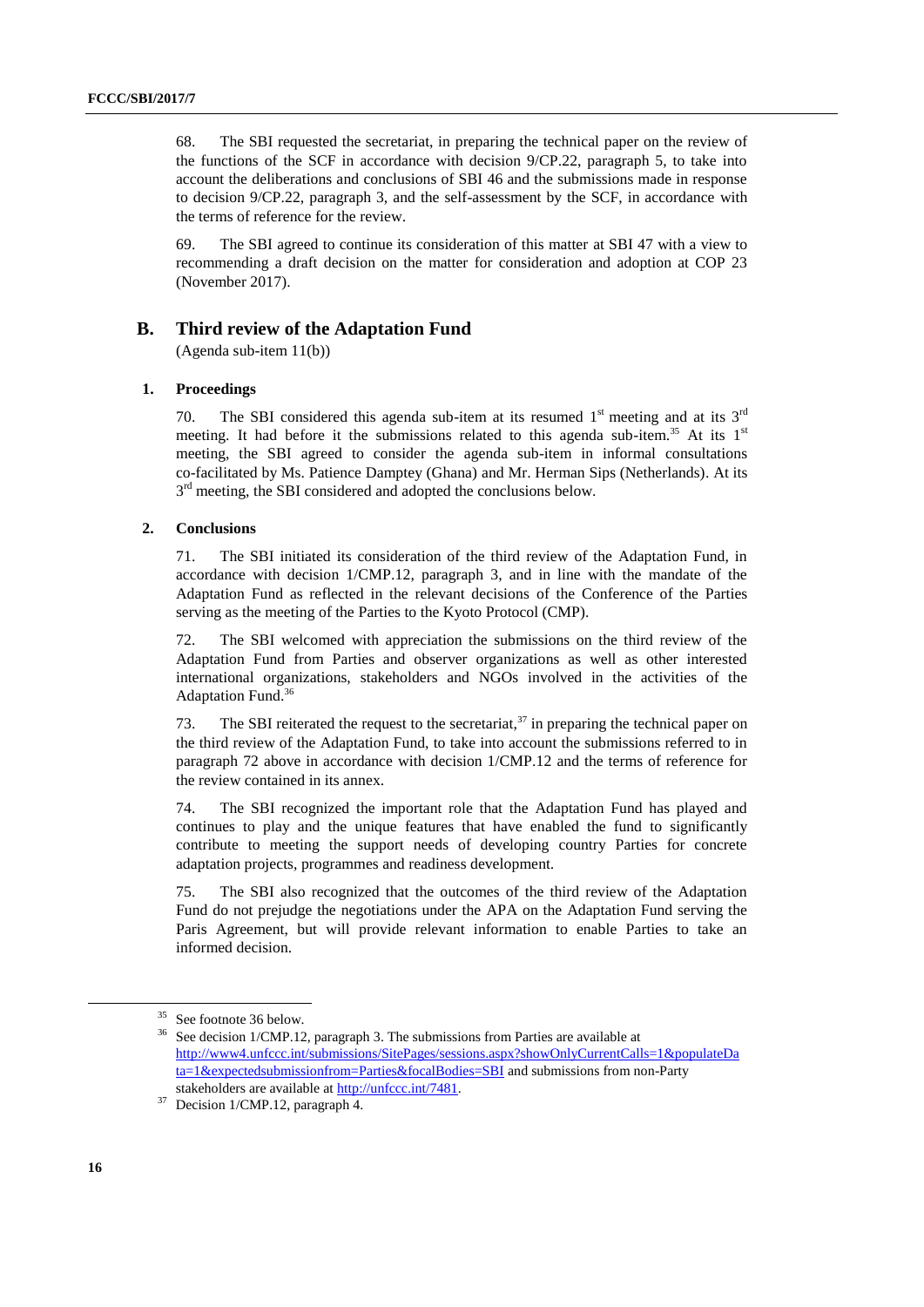76. The SBI agreed to continue its consideration of the third review of the Adaptation Fund at SBI 47 with a view to recommending a draft decision on the matter for consideration and adoption at CMP 13 (November 2017).

## **XII. Matters relating to capacity-building**

(Agenda item 12)

## **A. Capacity-building under the Convention**

(Agenda sub-item 12(a))

77. The SBI considered this agenda sub-item at its  $1<sup>st</sup>$  and  $3<sup>rd</sup>$  meetings. It had before it documents FCCC/SBI/2017/2 and Add.1, FCCC/SBI/2017/3 and FCCC/SBI/2017/INF.5, and the submissions related to this agenda sub-item.<sup>38</sup> At its  $1<sup>st</sup>$  meeting, the SBI agreed to consider the agenda sub-item in informal consultations co-facilitated by Ms. Marzena Chodor (Poland) and Mr. Bubu Jallow (Gambia). At its  $3<sup>rd</sup>$  meeting, the SBI agreed to continue its consideration of this agenda sub-item at SBI 47.

### **B. Capacity-building under the Kyoto Protocol**

(Agenda sub-item 12(b))

78. The SBI considered this agenda sub-item at its  $1<sup>st</sup>$  and  $3<sup>rd</sup>$  meetings. It had before it documents FCCC/SBI/2017/2 and Add.1, FCCC/SBI/2017/3 and FCCC/SBI/2017/INF.5, and the submissions related to this agenda sub-item.<sup>39</sup> At its  $1<sup>st</sup>$  meeting, the SBI agreed to consider the agenda sub-item in informal consultations co-facilitated by Ms. Chodor and Mr. Jallow. At its  $3<sup>rd</sup>$  meeting, the SBI agreed to continue its consideration of this agenda sub-item at SBI 47.

# **XIII. Impact of the implementation of response measures**

(Agenda item 13)

## **A. Improved forum and work programme**

(Agenda sub-item 13(a))

#### **1. Proceedings**

79. The SBI considered this agenda sub-item at its resumed  $1<sup>st</sup>$  meeting and at its  $3<sup>rd</sup>$ meeting. At its resumed 1<sup>st</sup> meeting, the SBI agreed to consider this agenda sub-item together with SBSTA agenda sub-item 7(a) and to establish a contact group to convene the 3<sup>rd</sup> meeting of the improved forum, co-chaired by the Chair of the SBI and the Chair of the SBSTA, Mr. Carlos Fuller (Belize), and assisted by Ms. Nataliya Kushko (Ukraine) and Mr. Andrei Marcu (Panama). At its  $3<sup>rd</sup>$  meeting, the SBI considered and adopted the conclusions below.

<sup>38</sup> As footnote 31 above.

<sup>&</sup>lt;sup>39</sup> As footnote 31 above.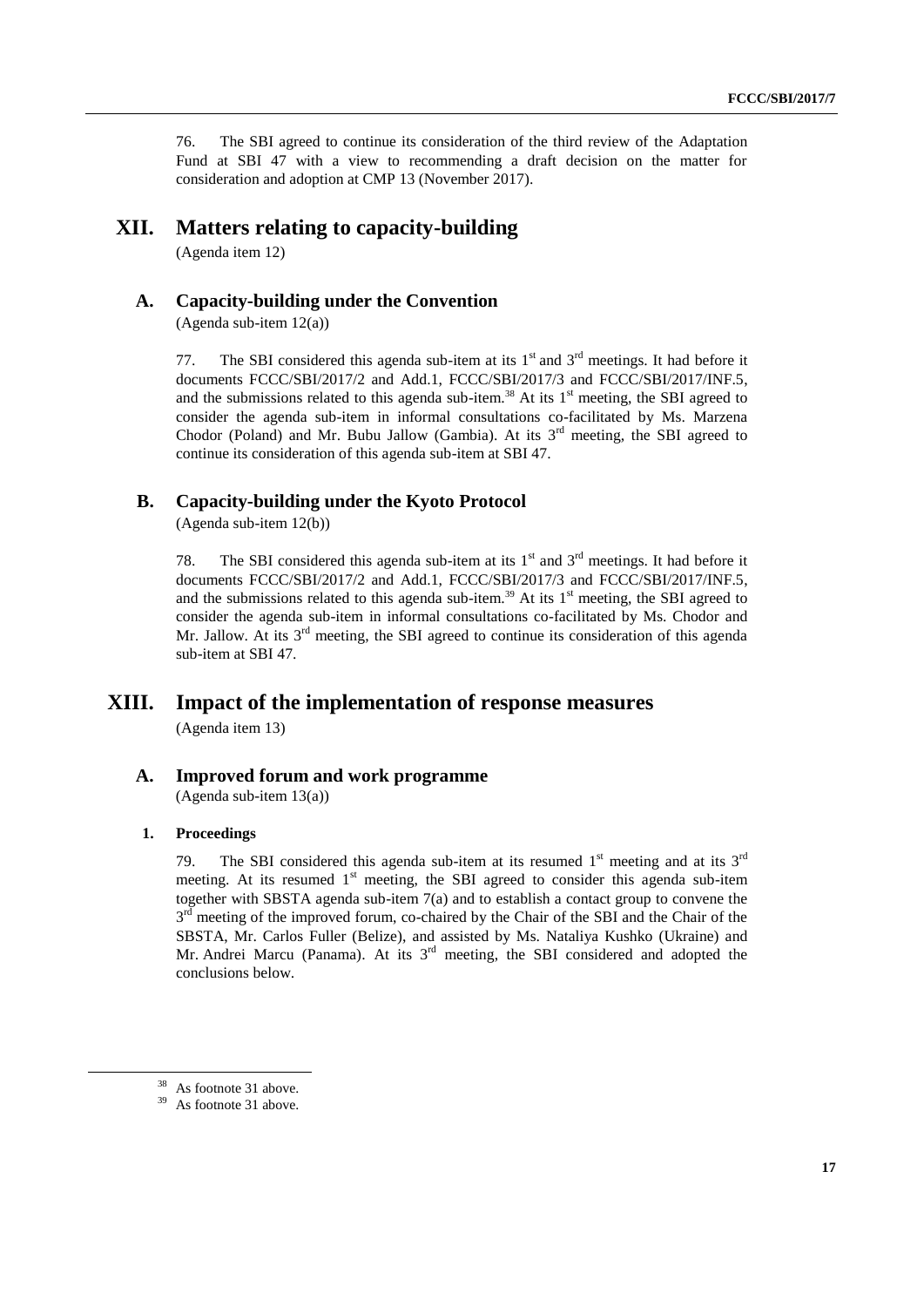#### **2. Conclusions**

80. The SBI and the SBSTA convened the  $3<sup>rd</sup>$  meeting of the improved forum on the impact of the implementation of response measures.

81. The SBI and the SBSTA took note with appreciation of the technical paper<sup>40</sup> prepared by the secretariat on just transition of the workforce and the creation of decent work and quality jobs.

82. The SBI and the SBSTA welcomed with appreciation the summary of the meeting<sup>41</sup> of the ad hoc technical expert group (TEG) held in Bonn on 9 and 10 May 2017, presented by the co-chairs of the TEG, which provided further technical elaboration on the two areas of the work programme<sup>42</sup> on the impact of the implementation of response measures in the context of sustainable development. The SBI and the SBSTA expressed their gratitude to the members of the TEG and the secretariat for the organization of the TEG meeting and their work and discussed the contribution of the TEG to the work of the improved forum.

83. The SBI and the SBSTA requested the co-chairs of the TEG to prepare, with the support of the secretariat, and building on the summary of the TEG meeting referred to in paragraph 82 above, a detailed report of the discussion of the TEG at its meeting referred to in paragraph 82 above, for consideration at SBI 47 and SBSTA 47 (November 2017).

84. The SBI and the SBSTA invited Parties and observers to submit, by 30 September 2017, their views on aspects related to economic diversification and transformation and just transition of the workforce and the creation of decent work and quality jobs, in the context of sustainable development, with a view to informing the in-forum discussion on possible needs for modelling tools, including capacity-building opportunities, to take place at SBI 47 and SBSTA 47 and the in-forum training workshop on the use of economic modelling tools at SBI 48 and SBSTA 48 (April–May 2018).<sup>43</sup>

### **B. Modalities, work programme and functions under the Paris Agreement of the forum on the impact of the implementation of response measures** (Agenda sub-item 13(b))

### **1. Proceedings**

85. The SBI considered this agenda sub-item at its resumed  $1<sup>st</sup>$  meeting and at its resumed  $3<sup>rd</sup>$  meeting, on 18 May. At the resumed  $1<sup>st</sup>$  meeting, the SBI agreed to consider this agenda sub-item together with SBSTA agenda sub-item 7(b) in a contact group cochaired by the Chairs of the SBI and the SBSTA, assisted by Ms. Kushko and Mr. Marcu. At its 3rd meeting, the SBI considered and adopted the conclusions below. At the same meeting, the SBI chair informed Parties that he would request the co-facilitators of the informal consultations to assist him and the SBSTA Chair in updating the reflections note referred to in paragraph 86 below.

<sup>40</sup> FCCC/TP/2016/7.

<sup>41</sup> Available at [http://unfccc.int/10142.php.](http://unfccc.int/10142.php)

<sup>&</sup>lt;sup>42</sup> Decision  $11/\overline{CP}.21$ , paragraph 5.

<sup>&</sup>lt;sup>43</sup> Parties should submit their views via the submission portal a[t http://unfccc.int/5900.](http://unfccc.int/5900) Observers should email their submissions to [secretariat@unfccc.int.](mailto:secretariat@unfccc.int)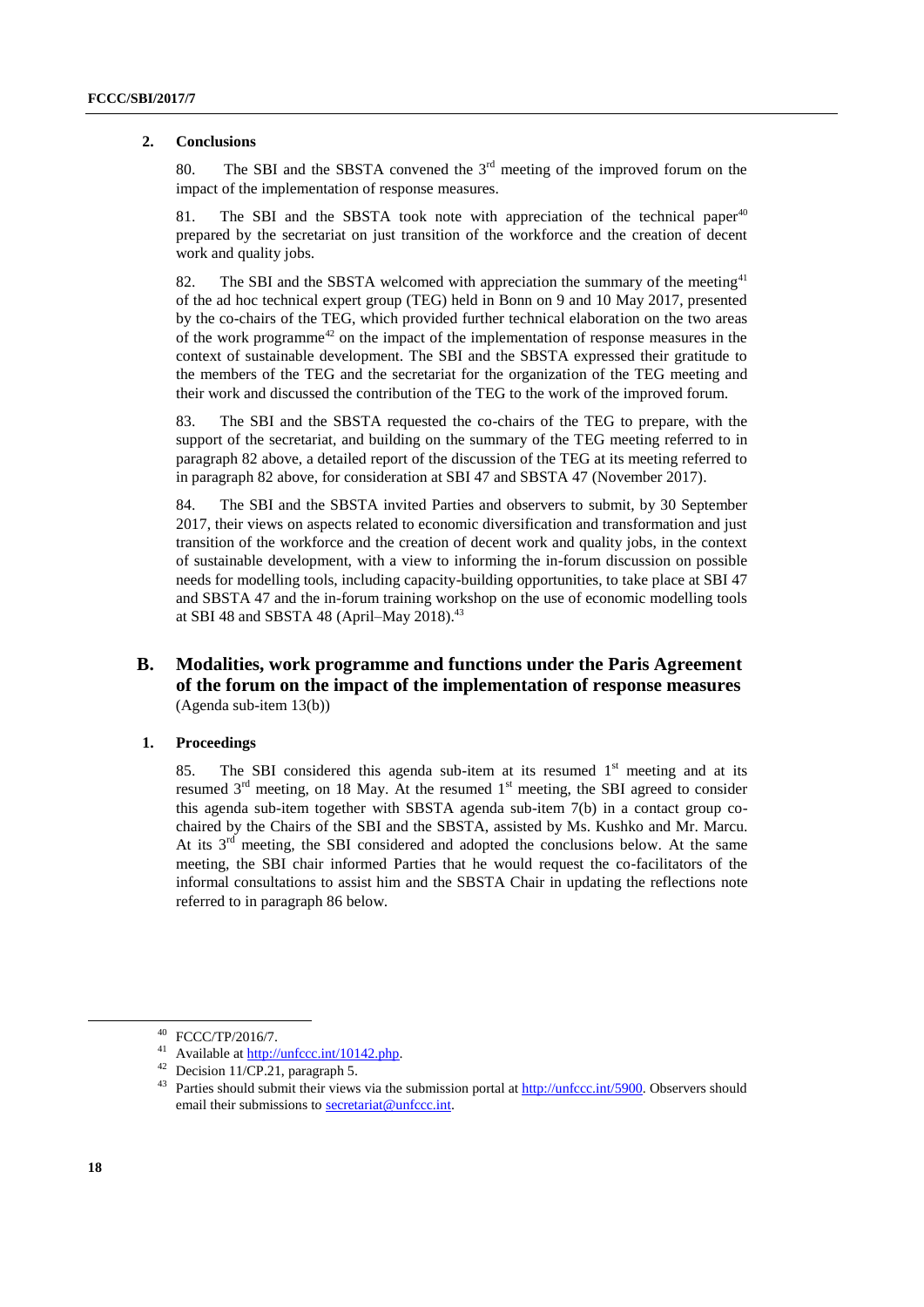#### **2. Conclusions**

86. The SBI and the SBSTA considered the reflections note prepared by their Chairs.<sup>44</sup> and took note of the discussion during these sessions on the modalities, work programme and functions under the Paris Agreement of the forum on the impact of the implementation of response measures. The SBI and the SBSTA agreed that the recommendation being prepared under this agenda sub-item for consideration and adoption by the Conference of the Parties serving as the meeting of the Parties to the Paris Agreement (CMA) at its first session will include language for the CMA to take the necessary procedural steps to enable the forum to serve the Paris Agreement as per decision 1/CP.21, paragraphs 33 and 34.

87. The SBI and the SBSTA invited Parties and observers to submit, by 30 September 2017, their views, based on the discussion and the reflections note referred to in paragraph 86 above, on concrete elements of the modalities, work programme and functions under the Paris Agreement of the forum on the impact of the implementation of response measures.<sup>45</sup>

88. The SBI and the SBSTA requested the secretariat to organize, under the guidance of the Chairs of the SBI and the SBSTA, a pre-sessional workshop before SBI 47 and SBSTA 47 that will focus on the elements of the modalities, work programme and functions under the Paris Agreement of the forum on the impact of the implementation of response measures.

89. The SBI and the SBSTA requested their Chairs, with the support of the secretariat, to update the reflections note referred to in paragraph 86 above after the pre-sessional workshop referred to in paragraph 88 above.

90. The SBI and the SBSTA took note of the estimated budgetary implications of the activities to be undertaken by the secretariat pursuant to the provisions contained in paragraph 88 above.

91. The SBI and the SBSTA requested that the actions of the secretariat called for in these conclusions be undertaken subject to the availability of financial resources.

## **C. Matters relating to Article 3, paragraph 14, of the Kyoto Protocol** (Agenda sub-item 13(c))

### **D. Progress on the implementation of decision 1/CP.10**

(Agenda sub-item 13(d))

92. The SBI considered agenda sub-items 13(c) and (d) at its resumed  $1<sup>st</sup>$  meeting and at its  $3<sup>rd</sup>$  meeting. At its resumed  $1<sup>st</sup>$  meeting, the SBI agreed to the Chair's proposal that substantive discussions under these sub-items be held in the improved forum on the impact of the implementation of response measures jointly with agenda sub-item 13(a). At the  $3<sup>rd</sup>$ meeting, the Chair informed the SBI that no specific conclusions had been reached on these matters. On a proposal by the Chair, the SBI agreed to continue its consideration of these matters at SBI 47.

<sup>44</sup> Available at [http://unfccc.int/4908.php.](http://unfccc.int/4908.php)

 $45$  As footnote  $\overline{42}$  above.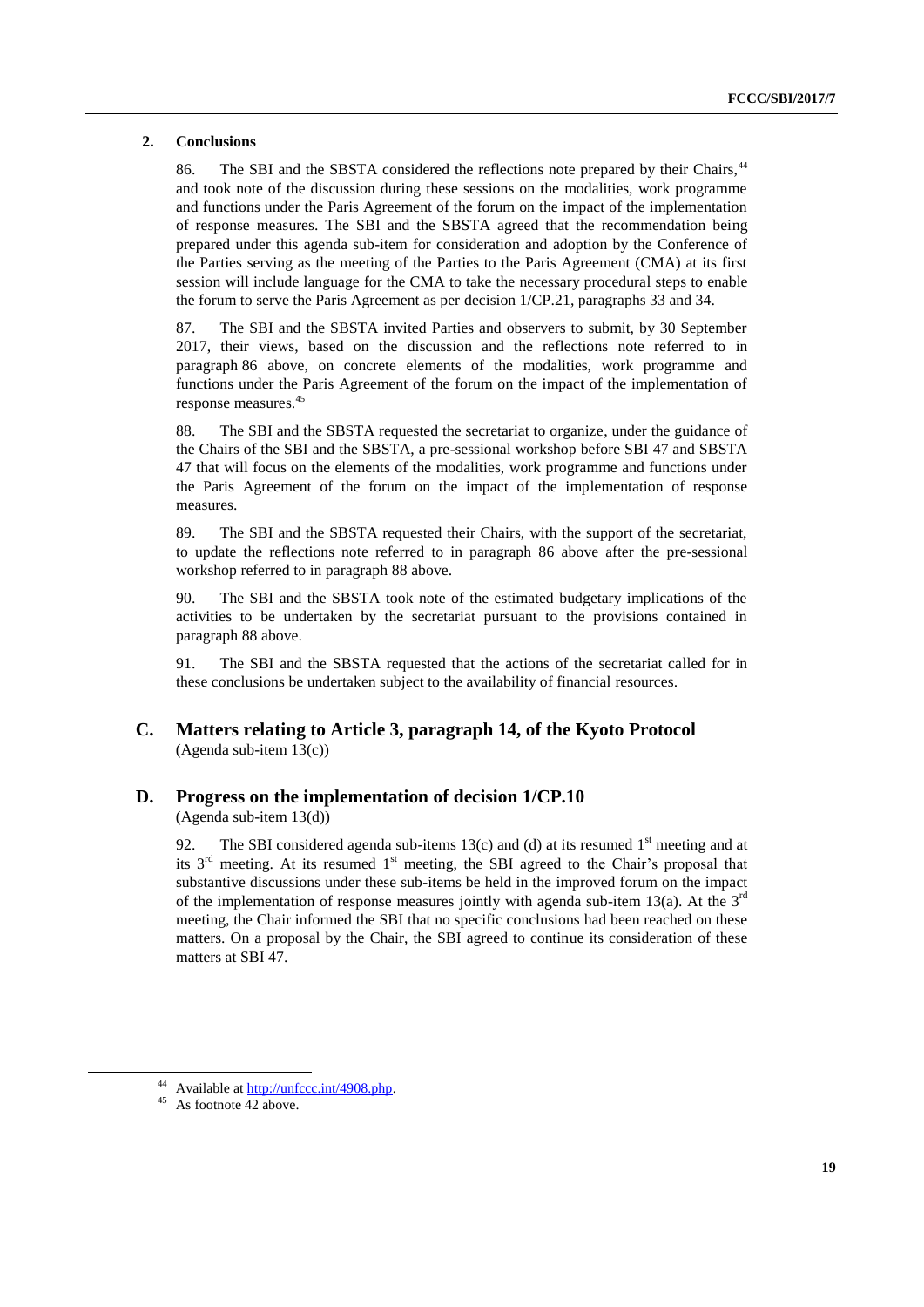# **XIV. Scope of the next periodic review of the long-term global goal under the Convention and of overall progress towards achieving it**

(Agenda item 14)

#### **1. Proceedings**

93. The SBI considered this agenda item at its resumed  $1<sup>st</sup>$  meeting and at its  $3<sup>rd</sup>$ meeting. At its resumed  $1<sup>st</sup>$  meeting, the SBI agreed to consider this agenda item jointly with SBSTA agenda sub-item 6(b) in a contact group co-chaired by Mr. Leon Charles (Grenada) and Mr. Frank McGovern (Ireland). At its  $3<sup>rd</sup>$  meeting, the SBI considered and adopted the conclusions below.

#### **2. Conclusions**

94. The SBSTA and the SBI further considered the scope of the next periodic review of the long-term global goal under the Convention and of overall progress towards achieving it (hereinafter referred to as the next periodic review) in accordance with their mandate from COP 21. 46

95. The SBSTA and the SBI recalled that the COP decided that subsequent reviews should take place following the adoption of an assessment report of the Intergovernmental Panel on Climate Change (IPCC) or at least every seven years.<sup>47</sup>

96. The SBSTA and the SBI also recalled that, at their forty-fourth sessions and in the context of the scope of the next periodic review, they noted the relevant work on the global stocktake under the APA, the facilitative dialogue, which will take place in 2018, and the technical examination processes.<sup>48</sup> They further recalled the request by the COP to the SBSTA, the SBI, the APA and the constituted bodies under the Convention to accelerate their work on the work programme described in decision 1/CMA.1, paragraphs 5–7, and to forward the outcomes to COP 24 (December 2018) at the latest.<sup>4</sup>

97. The SBSTA and the SBI recalled that the COP invited the IPCC to provide a special report in 2018 on the impacts of global warming of 1.5 °C above pre-industrial levels and related global greenhouse gas emission pathways.<sup>50, 51</sup>

98. The SBSTA and the SBI noted that the 2013–2015 review, including its successes and shortcomings, can provide lessons for the next periodic review.

99. In order to ensure that the next periodic review is conducted in an effective and efficient manner, avoiding duplication of work and taking into account the results of relevant work conducted under the Convention, the Kyoto Protocol, the Paris Agreement and the subsidiary bodies, the SBSTA and the SBI agreed to recommend a draft decision for consideration and adoption at COP 23.<sup>52</sup>

<sup>46</sup> Decision 10/CP.21, paragraph 10.

<sup>47</sup> Decision 2/CP.17, paragraph 167.

<sup>48</sup> FCCC/SBSTA/2016/2, paragraph 46, and FCCC/SBI/2016/8, paragraph 132.

<sup>49</sup> Decision 1/CP.22, paragraph 10.

<sup>50</sup> Decision 1/CP.21, paragraph 21.

<sup>&</sup>lt;sup>51</sup> The IPCC special report will be titled "Global Warming of 1.5 °C".

 $52$  For the text of the draft decision, see document FCCC/SBI/2017/7/Add.1.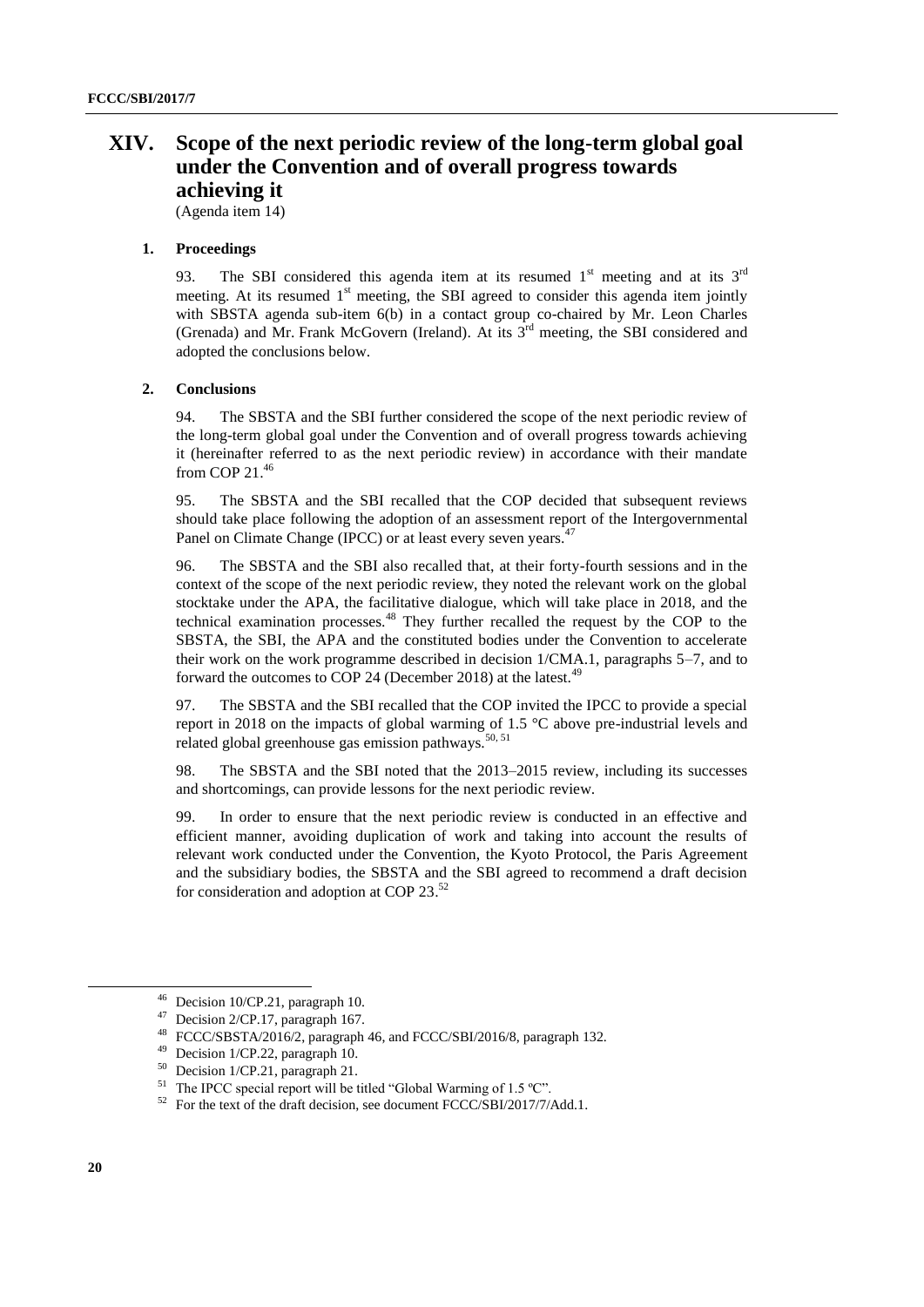# **XV. Arrangements for intergovernmental meetings**

(Agenda item 15)

### **1. Proceedings**

100. The SBI considered this agenda item at its  $1<sup>st</sup>$  and  $3<sup>rd</sup>$  meetings. It had before it documents FCCC/SBI/2017/5, FCCC/SBI/2017/INF.3 and FCCC/SBI/2017/INF.7, and the submissions related to this agenda item.<sup>53</sup> At the  $1<sup>st</sup>$  meeting, a representative from the incoming Presidency of the COP (Fiji) made a statement. At the same meeting, the SBI agreed to consider the agenda item in a contact group chaired by Mr. Colin Beck (Solomon Islands). At its  $3<sup>rd</sup>$  meeting, the SBI considered and adopted the conclusions below.

### **2. Conclusions**

101. The SBI took note of document FCCC/SBI/2017/5.

102. The SBI took note with appreciation of the preparations by the secretariat and the Governments of Fiji and Germany for ensuring the success of the United Nations Climate Change Conference to be held in November 2017 in Bonn, the seat of the secretariat, and presided over by the Government of Fiji. The SBI emphasized the importance of following the principles of openness, transparency and inclusiveness, and adhering to established procedures on decision-making in making the arrangements for the conference.

103. The SBI noted that significant progress needs to be made at the conference on the Paris Agreement work programme as well as in the further implementation of other mandates and initiatives aimed at achieving the ultimate objective of the Convention and its Kyoto Protocol.

104. The SBI requested the secretariat to take note of the views expressed by Parties on the possible elements of the provisional agendas for COP 23 and CMP 13. The SBI noted that the agenda for the first session of the CMA was adopted at the first part of its first session. The SBI also noted decisions 1/CMA.1, paragraph 10, and 1/CP.22, paragraph 11.

105. The SBI noted the desire of Parties to maximize the time available to the three subsidiary bodies to advance their work during COP 23 to facilitate the timely conclusion of the work on the Paris Agreement work programme in 2018.

106. In this regard, the SBI recommended that the SBSTA, the SBI and the APA conclude their work by noon on Wednesday, 15 November, in order that, inter alia, draft texts can be made available in all six official United Nations languages for adoption, and that the high-level segment commence in the afternoon of 15 November. The SBI therefore invited the Presidency and incoming Presidency, in consultation with the secretariat and the COP Bureau, to finalize the details of the arrangements for COP 23, including arrangements for the high-level segment.

107. The SBI agreed to continue to have joint meetings of the governing bodies during the high-level segment, and invited the secretariat to make arrangements for the delivery of concise national statements by ministers and other heads of delegation, with a recommended time limit of three minutes, and statements by representatives of intergovernmental organizations (IGOs) and NGOs, with a recommended time limit of two minutes.

108. The SBI emphasized the importance of enhancing action on climate change and of the mandated high-level event on enhancing climate action to be convened at COP 23.

<sup>53</sup> As footnote 31 above.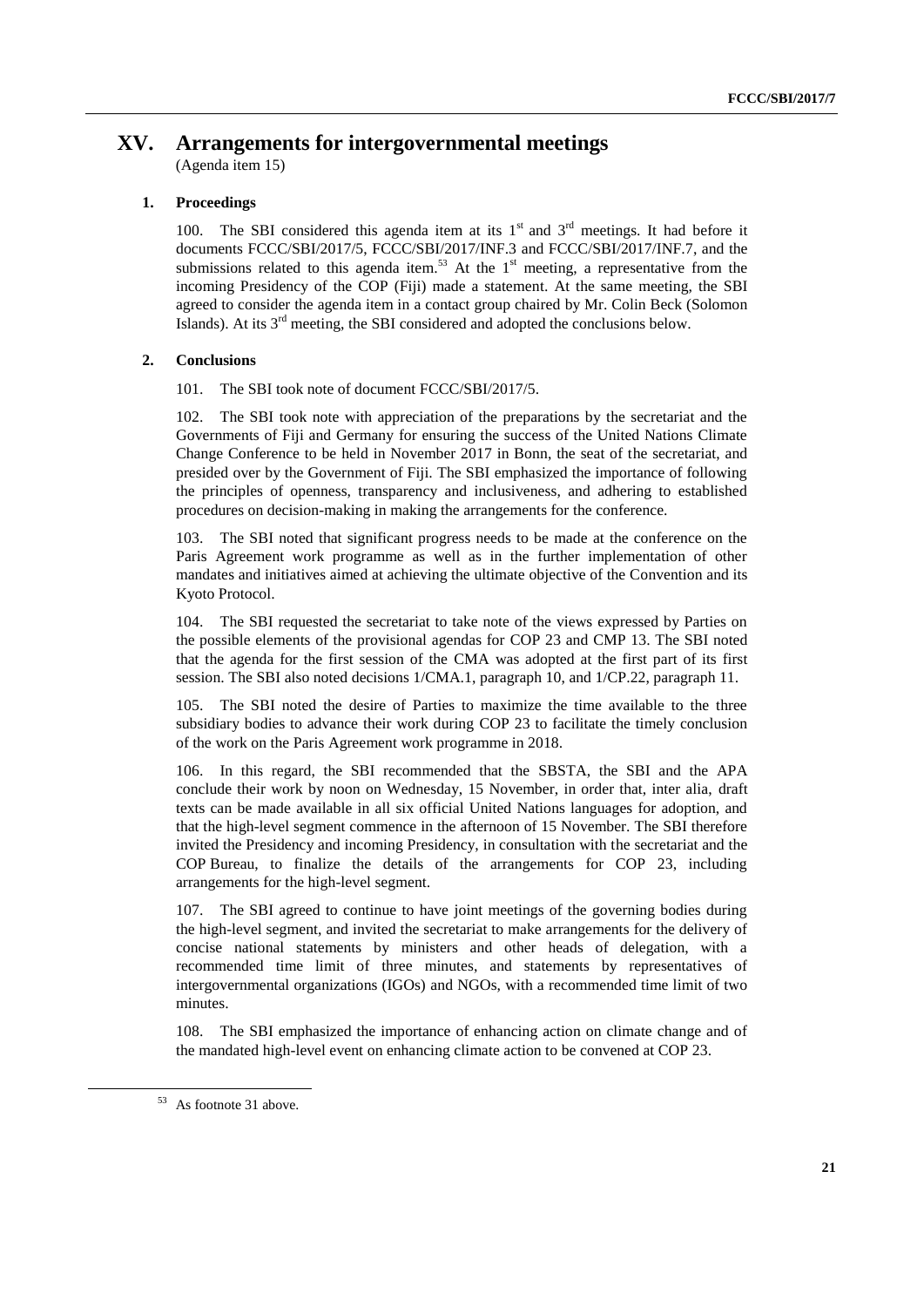109. The SBI expressed its appreciation to the Government of Poland for offering to host COP 24 in December 2018.

110. The SBI reiterated its appreciation for the successful collaboration between the current Presidency and the incoming Presidency in preparation for COP 23.

111. The SBI noted that, in keeping with the principle of rotation among regional groups, the President of COP 25 (November 2019) would come from the Latin American and Caribbean States and the President of COP 26 (November 2020) would come from the Western European and other States. The SBI invited Parties to come forward with offers to host COP 25 and COP 26.

112. The SBI recommended the following dates for the sessional periods in 2022, for consideration at COP 23:

- (a) First sessional period: Monday, 6 June, to Thursday, 16 June;
- (b) Second sessional period: Monday, 7 November, to Friday, 18 November.

113. The SBI welcomed the efforts of the presiding officers of the subsidiary bodies to ensure the coordination, coherence, management and due process of related issues being considered, within mandated timelines, by the subsidiary bodies. In this regard, the SBI recommended that regular stocktaking meetings be convened to assess progress and invited the secretariat to continue to regularly update the progress tracker for the work programme resulting from the relevant requests contained in decision 1/CP.21.

114. The SBI encouraged the presiding officers, in consultation with the secretariat, to consider organizing joint plenary meetings of the subsidiary bodies to hear statements, with a view to improving time management and enhancing the coherence and coordination of the consideration of issues across the bodies.

115. The SBI recommended that the dates for the first sessional periods in 2018 and 2019 be amended to Monday, 30 April, to Friday, 11 May 2018, and Monday, 17 June, to Friday, 28 June 2019, respectively.

116. The SBI underscored the paramount importance of the principles of inclusiveness and transparency of the UNFCCC process and the value of the effective engagement of non-Party stakeholders and their contributions to the deliberations on substantive issues.

117. The SBI took note of the summary report<sup>54</sup> on the views of Parties, observer organizations and interested United Nations agencies on opportunities to further enhance the effective engagement of non-Party stakeholders<sup>55</sup> with a view to strengthening the implementation of the provisions of decision 1/CP.21 and the summary report on the insession workshop on opportunities to further enhance the effective engagement of non-Party stakeholders with a view to strengthening the implementation of the provisions of decision  $1$ /CP.21, held on 9 May 2017.<sup>56</sup>

118. The SBI expressed appreciation for the active participation of both Parties and non-Party stakeholders in the in-session workshop referred to in paragraph 117 above and welcomed the wide range of proposals and the constructive exchange of views.

<sup>54</sup> FCCC/SBI/2017/INF.3.

<sup>&</sup>lt;sup>55</sup> The term "non-Party stakeholders" appears in decision 1/CP.21, for example in the preamble: "non-Party stakeholders, including civil society, the private sector, financial institutions, cities and other subnational authorities, local communities and indigenous peoples".

<sup>56</sup> FCCC/SBI/2017/INF.7.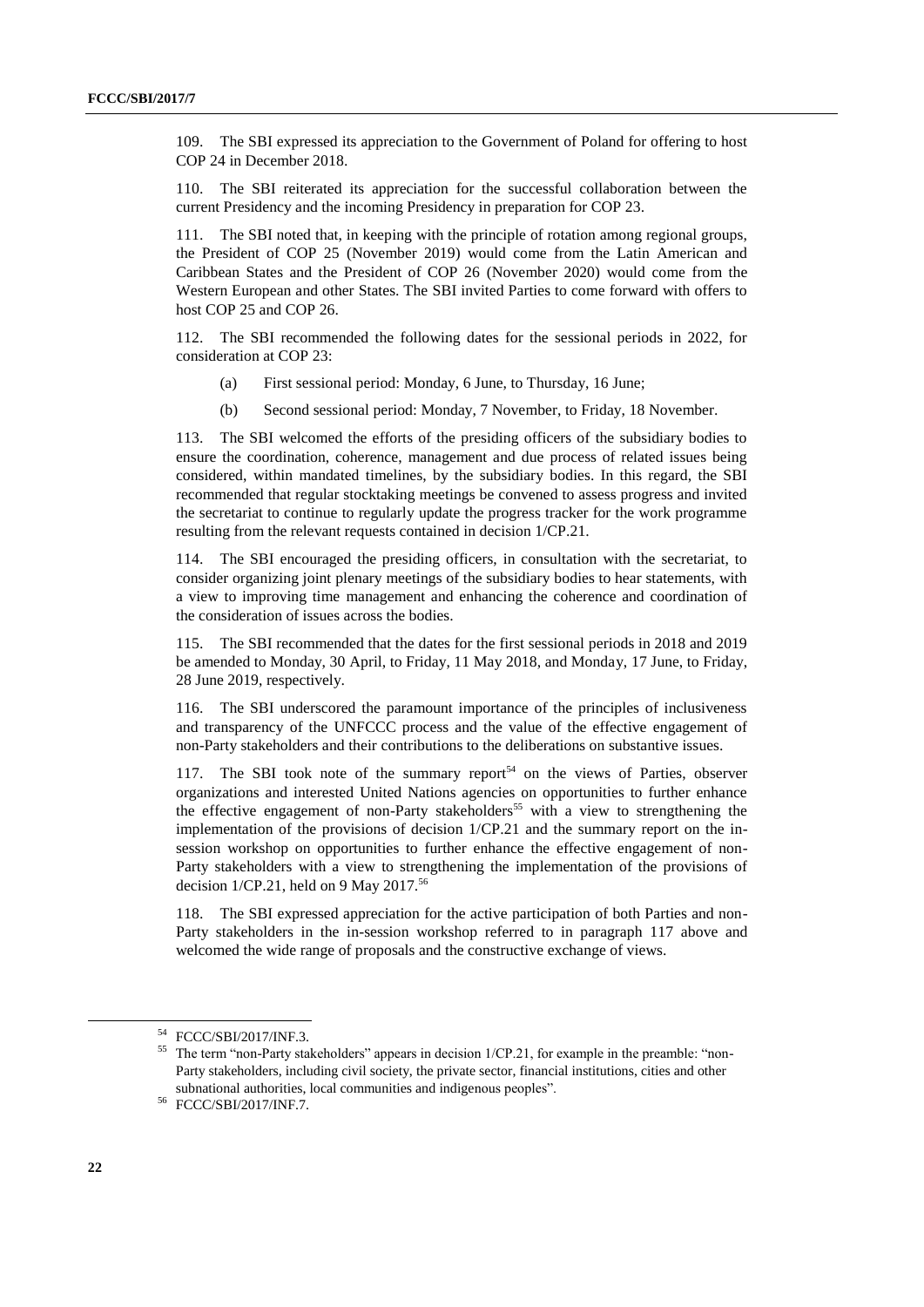119. The SBI identified opportunities to further enhance the openness, transparency and inclusiveness of the effective engagement of non-Party stakeholders, reflecting the proposals and views expressed in the in-session workshop, through, inter alia:

(a) Inviting the presiding officers of the subsidiary bodies and constituted bodies, subject to the availability of funding, time and space:

(i) To increase opportunities for admitted observer organizations to make interventions and provide regular briefings on the advancement of work;

(ii) To make greater use of inputs by non-Party stakeholders in workshops and technical meetings, as well as through submissions;

(b) Encouraging future Presidencies, subject to the availability of resources:

(i) To explore ways to enable admitted NGO constituencies to have an open dialogue with Parties, whereby agenda-setting as well as programming of the dialogue are conducted jointly among the admitted NGO constituencies, the Presidency, the Bureau and the secretariat as appropriate, on the understanding that any outcomes of such a dialogue should have persuasive value only, respecting the Party-driven nature of the UNFCCC process;

(ii) To explore, within the existing processes and draft rules of procedure being applied and under the existing agenda items, ways of exchanging information on best practices and on gaps and challenges to public participation and public access to information with regard to nationally determined contributions and NAPs;

(c) Inviting the secretariat, subject to the availability of resources:

(i) To explore ways to enhance the capability of the online registration system to accommodate more flexible participation of various categories of participants, such as Parties and observer States, United Nations organizations, admitted IGOs, admitted NGOs and experts invited to specific events;

(ii) To enhance existing practices for the facilitation of non-Party stakeholder participation with a view to promoting the openness, transparency and inclusiveness of the UNFCCC process;

(iii) To further enhance Parties' access to submissions from non-Party stakeholders;

(iv) To further encourage participation through enhanced virtual tools in order to support engagement of, and opportunities for, all non-Party stakeholders in the UNFCCC process.

120. The SBI invited Parties and non-Party stakeholders to submit their views, by 31 January 2018, and agreed to take stock at SBI 48 of progress in the implementation of the SBI conclusions on non-Party stakeholder engagement<sup>57</sup> with a view to considering how such engagement can be further enhanced.

121. The SBI took note of the estimated budgetary implications of the activities to be undertaken by the secretariat referred to in paragraph 119 above. It requested that the actions of the secretariat called for in these conclusions be undertaken subject to the availability of resources.

<sup>57</sup> There are numerous conclusions relating to observer engagement, in particular, document FCCC/SBI/2011/7, paragraphs 175–178.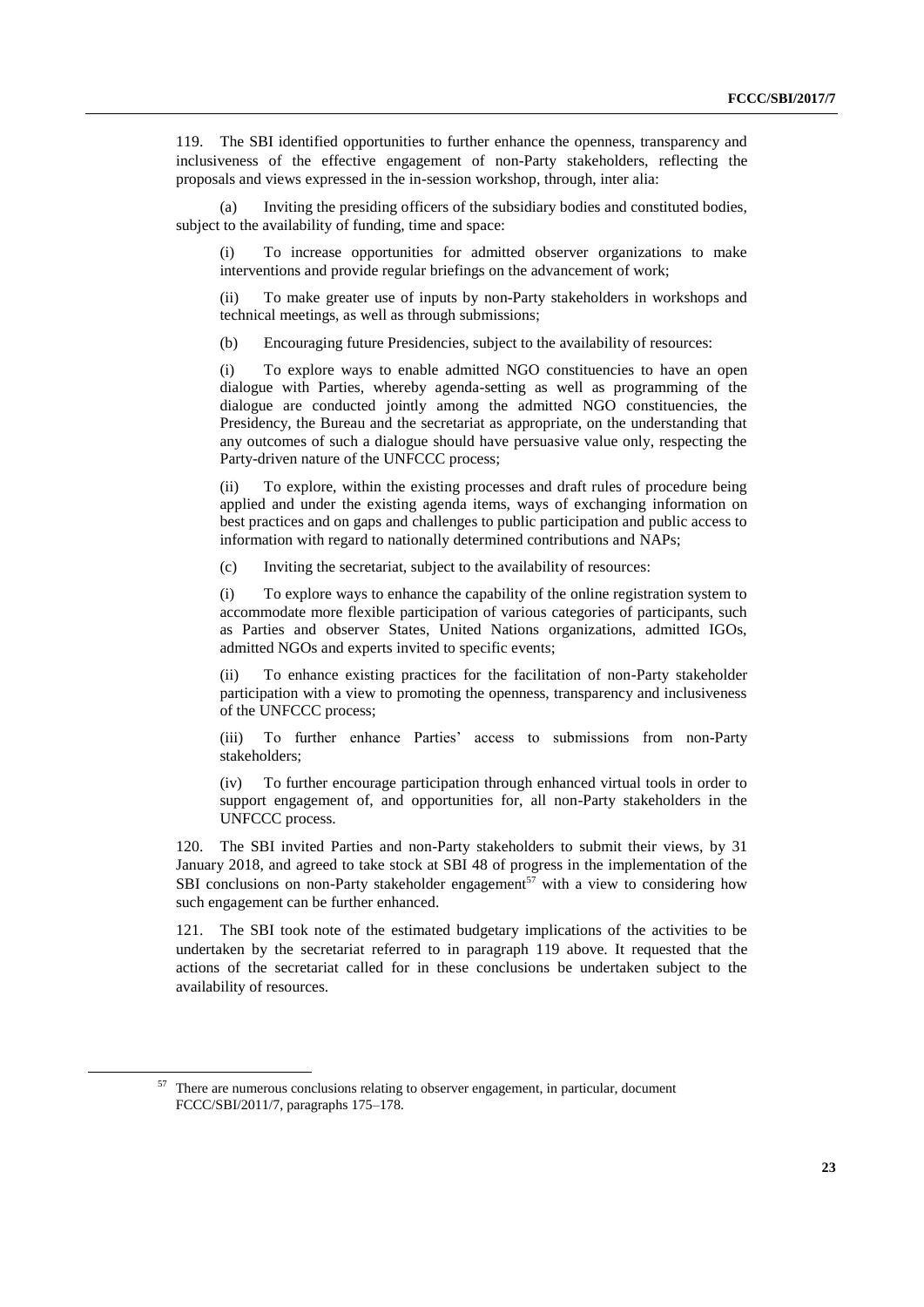## **XVI. Administrative, financial and institutional matters** (Agenda item 16)

**A. Programme budget for the biennium 2018–2019** (Agenda sub-item 16(a))

## **B. Other financial and budgetary matters**

(Agenda sub-item 16(b))

### **1. Proceedings**

122. The SBI considered agenda sub-items 16(a) and (b) at its resumed  $1<sup>st</sup>$  meeting and at its 3rd meeting. It had before it documents FCCC/SBI/2017/4 and Add.1 and 2, and FCCC/SBI/2017/INF.4. Representatives of two Parties made statements. At the resumed 1st meeting, the Chair invited the Executive Secretary to introduce sub-item 16(a) and invited a representative from the secretariat to provide an oral report on sub-item 16(b).<sup>58</sup> At the same meeting, the SBI agreed to consider agenda sub-item 16(a) in a contact group cochaired by Mr. Georg Boersting (Norway) and Mr. Tosi Mpanu Mpanu (Democratic Republic of the Congo). Mr. Amena Yauvoli (Fiji) replaced Mr. Mpanu Mpanu, who had to leave the conference, in the course of the session. At the same meeting, the SBI also agreed to consider the proposed budget for the international transaction log (ITL) and a methodology for the collection of its fees for the biennium 2018–2019 in an independent spin-off group to be facilitated by Ms. Laurence Mortier (Switzerland). At its resumed  $1<sup>st</sup>$ meeting, the SBI further agreed that the contact group established under sub-item 16(a) would consider document FCCC/SBI/2017/INF.4, presented under sub-item 16(b).

123. At its  $3<sup>rd</sup>$  meeting, the SBI considered and adopted the conclusions below.

### **2. Conclusions**

124. The SBI considered the proposed programme budget for the biennium 2018–2019 and the proposed budget for the ITL for the biennium 2018–2019.<sup>59</sup>

125. It recommended that COP 23 approve a core programme budget of EUR 56,889,092 for the biennium 2018–2019.

126. The SBI authorized the Executive Secretary to notify Parties of their 2018 contributions, based on the budget amount shown in paragraph 125 above, after taking into account the special annual contribution from the Host Government of EUR 766,938.

127. The SBI authorized the Executive Secretary to notify the Parties concerned of their annual fee for 2018 for the connection of their national registry to, and use of, the ITL and for the related activities of the ITL administrator.

128. The SBI, without prejudice to future processes, requested the secretariat to prepare a revised document of the work programme with budget allocations based on documents FCCC/SBI/2017/4/Add.1 and FCCC/SBI/2017/INF.8 and the inputs received and views expressed by Parties, for consideration at SBI 47.

129. It requested the secretariat, subject to the availability of financial resources, to organize a technical workshop, to be held in the margins of SBI 47, with the aim of

<sup>&</sup>lt;sup>58</sup> The introduction by the Executive Secretary on sub-item 16(a) and a transcript of the oral report by the secretariat on sub-item 16(b) are available at http://unfccc.int/10248.

 $59$  FCCC/SBI/2017/4 and Add.2.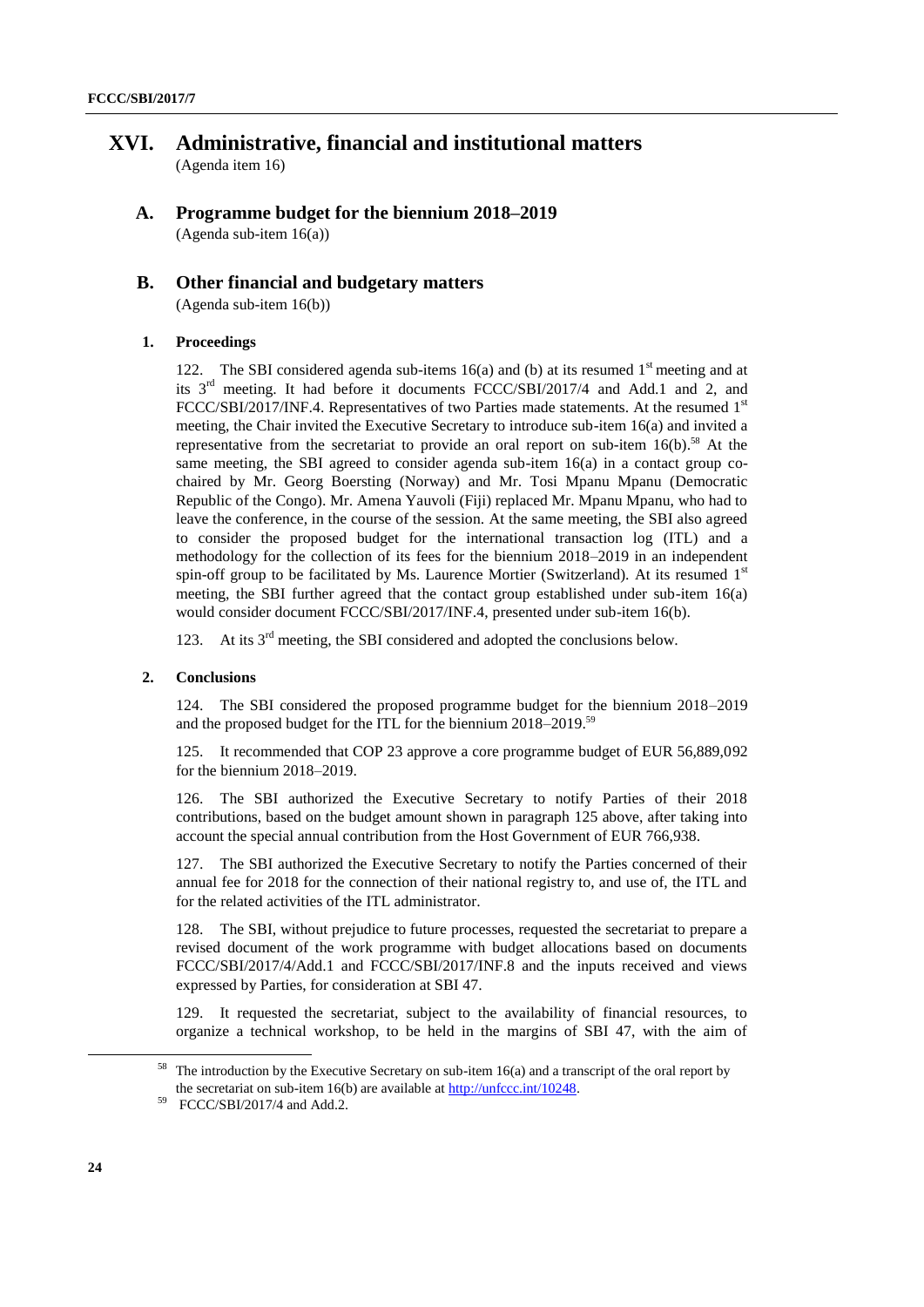discussing possible ways to increase the efficiency and transparency of the budget process, taking into account the information made available on the UNFCCC website, including issues such as:

(a) Options to increase flexibility of the funds in the Trust Fund for Supplementary Activities;

(b) Ways to address outstanding contributions to the core budget;

(c) The allocation of resources in the Trust Fund for the Core Budget of the UNFCCC and the Trust Fund for Supplementary Activities;

(d) The level of the working capital reserve.

130. It requested its Chair to report on the outcome of the technical workshop referred to in paragraph 129 above for consideration at SBI 47, with a view to providing guidance to the secretariat in the implementation of the programme budget.

131. It also requested the secretariat to prepare a report on the outcome of the technical workshop referred to in paragraph 129 above for consideration at SBI 48.

132. The SBI recommended a draft decision on the programme budget for the biennium 2018–2019 for consideration and adoption at COP 23 and invited the CMA at the second part of its first session (November 2017) to take note of the decision once adopted by the COP.<sup>60</sup> It also recommended a draft decision on the programme budget for the biennium 2018–2019 as it applies to the Kyoto Protocol for consideration and adoption at CMP 13.<sup>61</sup>

133. The SBI further recommended a draft decision for consideration and adoption at CMP 13 on the budget for the ITL and a methodology for the collection of its fees for the biennium 2018–2019. 62

### **C. Continuing review of functions and operations of the secretariat** (Agenda sub-item 16(c))

### **1. Proceedings**

134. The SBI considered this agenda sub-item at its resumed  $1<sup>st</sup>$  meeting and at its  $3<sup>rd</sup>$ meeting. It had before it document FCCC/SBI/2017/INF.6. At its 3<sup>rd</sup> meeting, the SBI considered and adopted the conclusions below. After that, the Chair reminded Parties that SBI 21 had agreed to review the functions and operations of the secretariat annually, and that the SBI will consider this agenda sub-item next at SBI 48.

#### **2. Conclusions**

-

135. The SBI took note of the information provided by the Executive Secretary on common practices ensuring transparency in the selection of the executive heads of the UNFCCC and relevant United Nations programmes, specialized agencies and related organizations.<sup>63</sup>

136. The SBI noted with appreciation the views expressed by Parties on ensuring full transparency of the selection processes for the Executive Secretary and his/her deputy.

 $60$  For the text of the draft decision, see document FCCC/SBI/2017/7/Add.1.

 $61$  For the text of the draft decision, see document FCCC/SBI/2017/7/Add.1.

 $62$  For the text of the draft decision, see document FCCC/SBI/2017/7/Add.1.

<sup>63</sup> FCCC/SBI/2017/INF.6.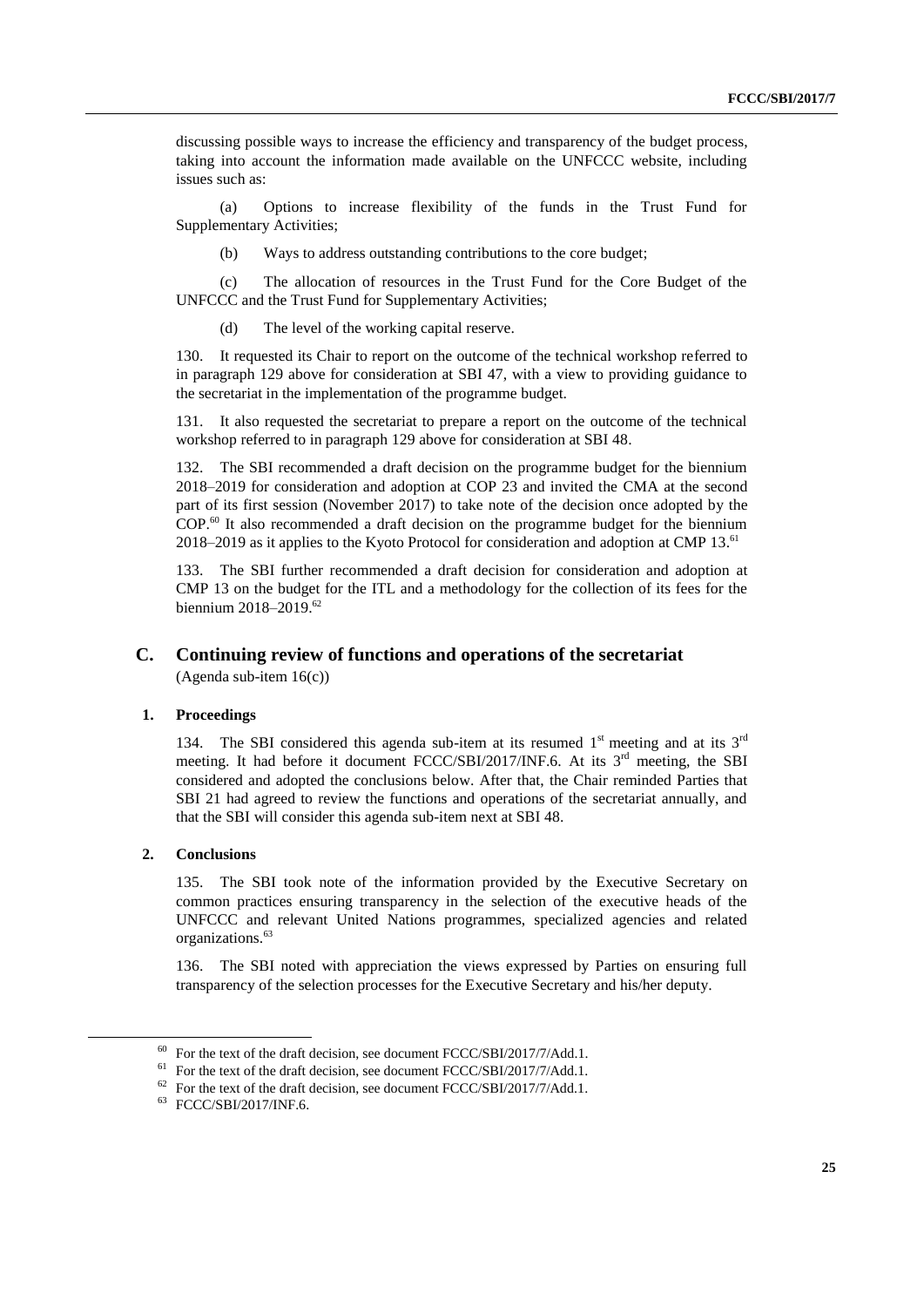137. The SBI also noted that the recent selection of the Deputy Executive Secretary at the level of Assistant Secretary-General was undertaken according to the United Nations principles and practices.

138. The SBI affirmed that, on the basis of established practice at the UNFCCC secretariat, the processes for future selection of the Executive Secretary and his/her deputy should continue to be undertaken in line with the United Nations principles and practices as outlined in the note referred to in paragraph 135 above, including provisions for timely information and consultation with the COP, through its Bureau, to ensure full transparency.

#### **D. Implementation of the Headquarters Agreement**

(Agenda sub-item 16(d))

#### **1. Proceedings**

139. The SBI considered this agenda sub-item at its resumed  $1<sup>st</sup>$  meeting and at its  $3<sup>rd</sup>$ meeting. At the 1<sup>st</sup> meeting, the Chair invited the Executive Secretary to introduce this subitem, after which he invited a representative of the Government of Germany, host of the secretariat, to make a statement.<sup>64</sup> At the same meeting, the SBI agreed to the Chair's proposal to prepare draft conclusions on this this matter, with the assistance of the secretariat and in consultation with interested Parties. At its  $3<sup>rd</sup>$  meeting, the SBI considered and adopted the conclusions below.

#### **2. Conclusions**

140. The SBI took note of the information provided by the Executive Secretary and the representative of the Host Government of the secretariat on the progress made in the design and construction of the extension building on the United Nations Campus, which will enable the entire secretariat to be located at the same premises by 2020. It reiterated its satisfaction with the excellent facilities that the new conference centre has been providing for UNFCCC sessions and meetings since its opening in 2015, and requested the secretariat to continue maximizing the combined use of the secretariat's office facilities and the conference centre for UNFCCC sessions and meetings in order to reduce costs and further enhance the services available at the seat of the secretariat.

141. The SBI thanked both the Host Government and the host city of Bonn for their continuous provision of support for UNFCCC sessions and meetings at the seat of the secretariat, including the repeated special financial contributions by the Host Government for the sessions of the permanent subsidiary bodies and ad hoc working groups held in Bonn. The SBI noted with appreciation the current joint efforts of the secretariat, the Host Government, the city of Bonn and other stakeholders to provide the necessary facilities and services for the United Nations Climate Change Conference to be held in November 2017 in Bonn.

142. The SBI welcomed the systematic collaboration between the Host Government, the secretariat and other relevant stakeholders on issues such as meeting and office facilities as well as enhanced services and information for meeting participants. It encouraged the Host Government and the secretariat to maintain this process of close and regular consultation.

143. The SBI requested the secretariat to continue to update Parties on the UNFCCC website about these and other aspects of the implementation of the Headquarters

<sup>&</sup>lt;sup>64</sup> The introduction by the Executive Secretary and the statement by the Host Government are available at [http://unfccc.int/10248.](http://unfccc.int/10248)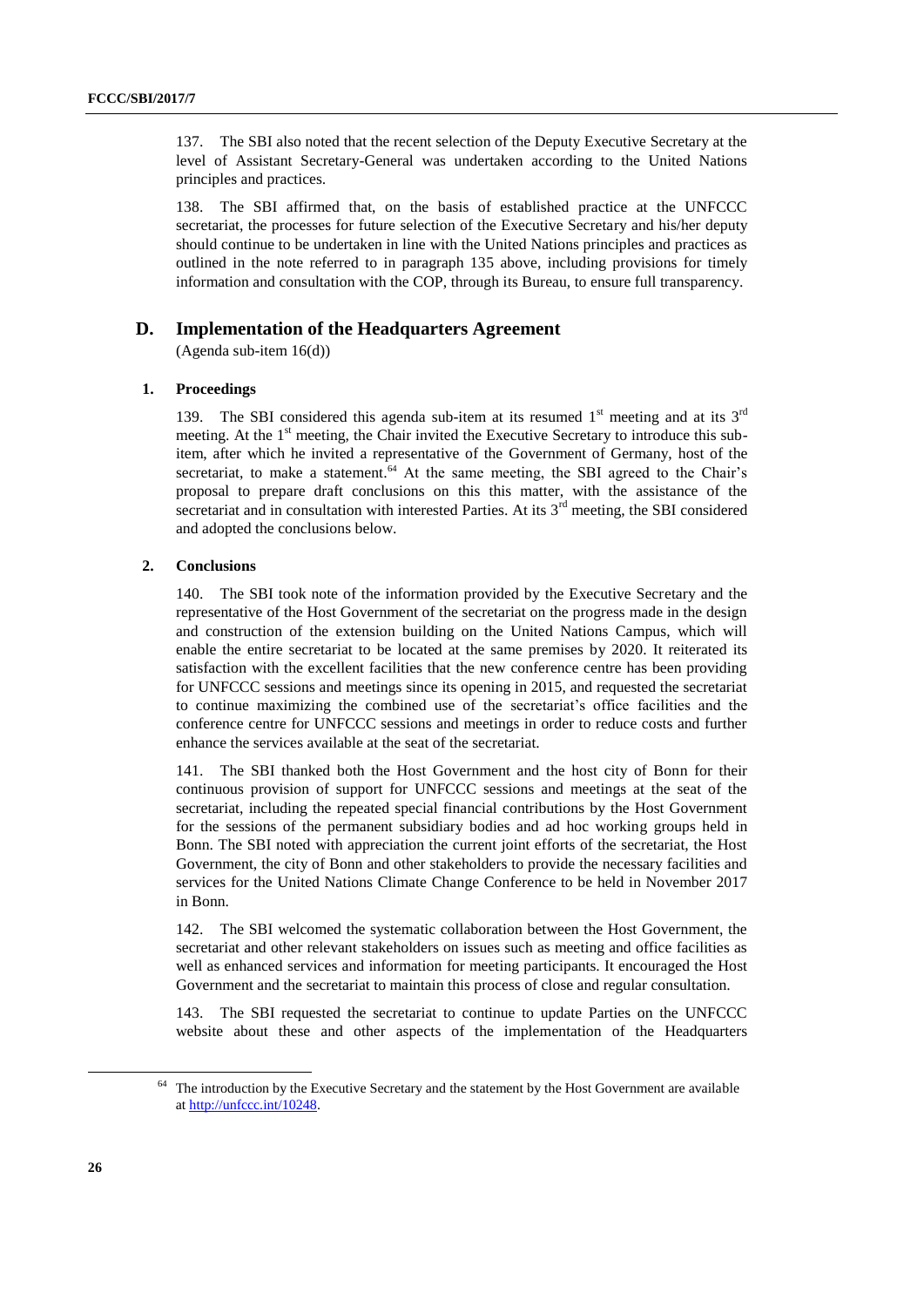Agreement, and invited the Host Government and the Executive Secretary to report to SBI 50 on progress made.

### **XVII. Other matters**

(Agenda item 17)

144. The SBI considered this agenda item at its resumed  $1<sup>st</sup>$  meeting. No other matter was raised by Parties.

# **XVIII. Closure of and report on the session**

(Agenda item 18)

### **1. Address by the incoming President of the Conference of the Parties at its twenty-third session**

145. Prior to the opening of the SBI closing plenary meeting on 18 May (the  $3<sup>rd</sup>$  meeting), the SBI Chair welcomed the Prime Minister of Fiji, Mr. Frank Bainimarama, who addressed delegates from the podium as the incoming President of COP 23. In his address, he set out his vision for Fiji's presidency of COP 23 and launched Fiji's COP 23 website.<sup>65</sup> A video showing the impacts of climate change on Fiji was screened.<sup>66</sup>

### **2. Administrative and budgetary implications**

146. At the resumed  $3<sup>rd</sup>$  meeting, a representative of the secretariat provided a preliminary evaluation of the administrative and budgetary implications of the conclusions adopted during the session in accordance with the provisions of rule 15 of the draft rules of procedure being applied.

147. He informed the SBI that there were a number of activities resulting from the negotiations at the session that call for support by the secretariat and require additional resources over and above the approved core budget for the biennium 2016–2017. These comprise:

(a) Under SBI agenda item 10, "Development and transfer of technologies: scope and modalities for the periodic assessment of the Technology Mechanism in relation to supporting the implementation of the Paris Agreement", the preparation of a technical paper on the experience, lessons learned and best practices in conducting reviews of various arrangements under the Convention and the Kyoto Protocol will be absorbed by the secretariat within available resources;

(b) Under agenda sub-item 13(b), "Modalities, work programme and functions under the Paris Agreement of the forum on the impact of the implementation of response measures", funding in the amount of EUR 35,000 will be required to organize a presessional workshop before SBI 47 and SBSTA 47. For the information of Parties, the same costs are also reported under SBSTA agenda sub-item 7(b);

Under agenda item 15, "Arrangements for intergovernmental meetings", funding in the amount of EUR 178,000 will be required to enhance the capability of the online registration system to accommodate more flexible participation of various categories

<sup>65</sup> [https://cop23.com.fj/.](https://cop23.com.fj/)

<sup>66</sup> Se[e http://newsroom.unfccc.int/cop-23-bonn/frank-bainimarama-addressed-delegates-at-the-closing](http://newsroom.unfccc.int/cop-23-bonn/frank-bainimarama-addressed-delegates-at-the-closing-plenary-of-the-sbi-in-bonn/)[plenary-of-the-sbi-in-bonn/.](http://newsroom.unfccc.int/cop-23-bonn/frank-bainimarama-addressed-delegates-at-the-closing-plenary-of-the-sbi-in-bonn/)